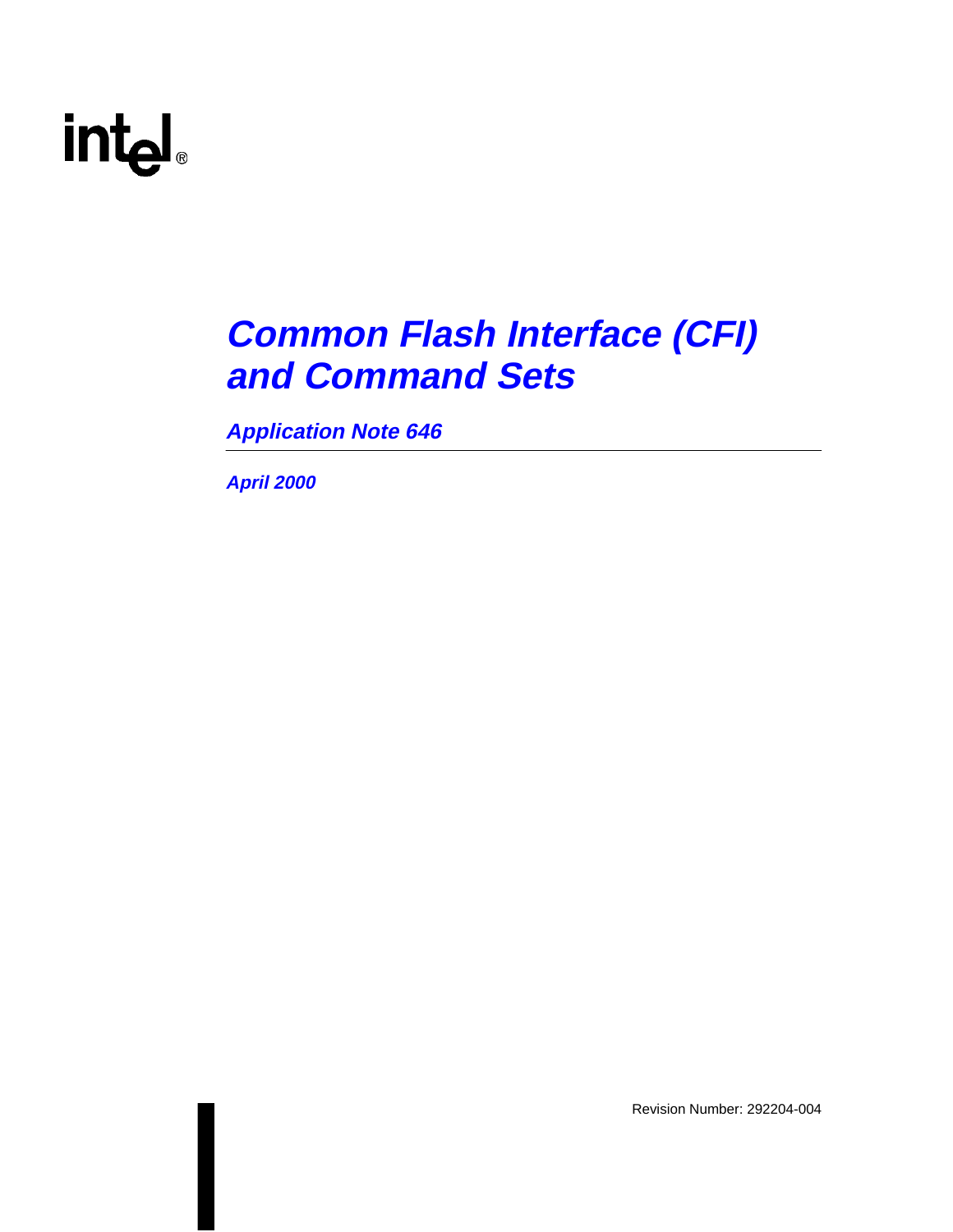### intیi

Information in this document is provided in connection with Intel® products. No license, express or implied, by estoppel or otherwise, to any intellectual property rights is granted by this document. Except as provided in Intel's Terms and Conditions of Sale for such products, Intel assumes no liability whatsoever, and Intel disclaims any express or implied warranty, relating to sale and/or use of Intel products including liability or warranties relating to fitness for a particular purpose, merchantability, or infringement of any patent, copyright or other intellectual property right. Intel products are not intended for use in medical, life saving, or life sustaining applications.

Intel may make changes to specifications and product descriptions at any time, without notice.

Designers must not rely on the absence or characteristics of any features or instructions marked "reserved" or "undefined." Intel reserves these for future definition and shall have no responsibility whatsoever for conflicts or incompatibilities arising from future changes to them.

Contact your local Intel sales office or your distributor to obtain the latest specifications and before placing your product order.

Copies of documents which have an ordering number and are referenced in this document, or other Intel literature may be obtained by calling 1-800- 548-4725 or by visiting Intel's website at http://www.intel.com.

Copyright © Intel Corporation, 1999-2000

\*Other brands and names are the property of their respective owners.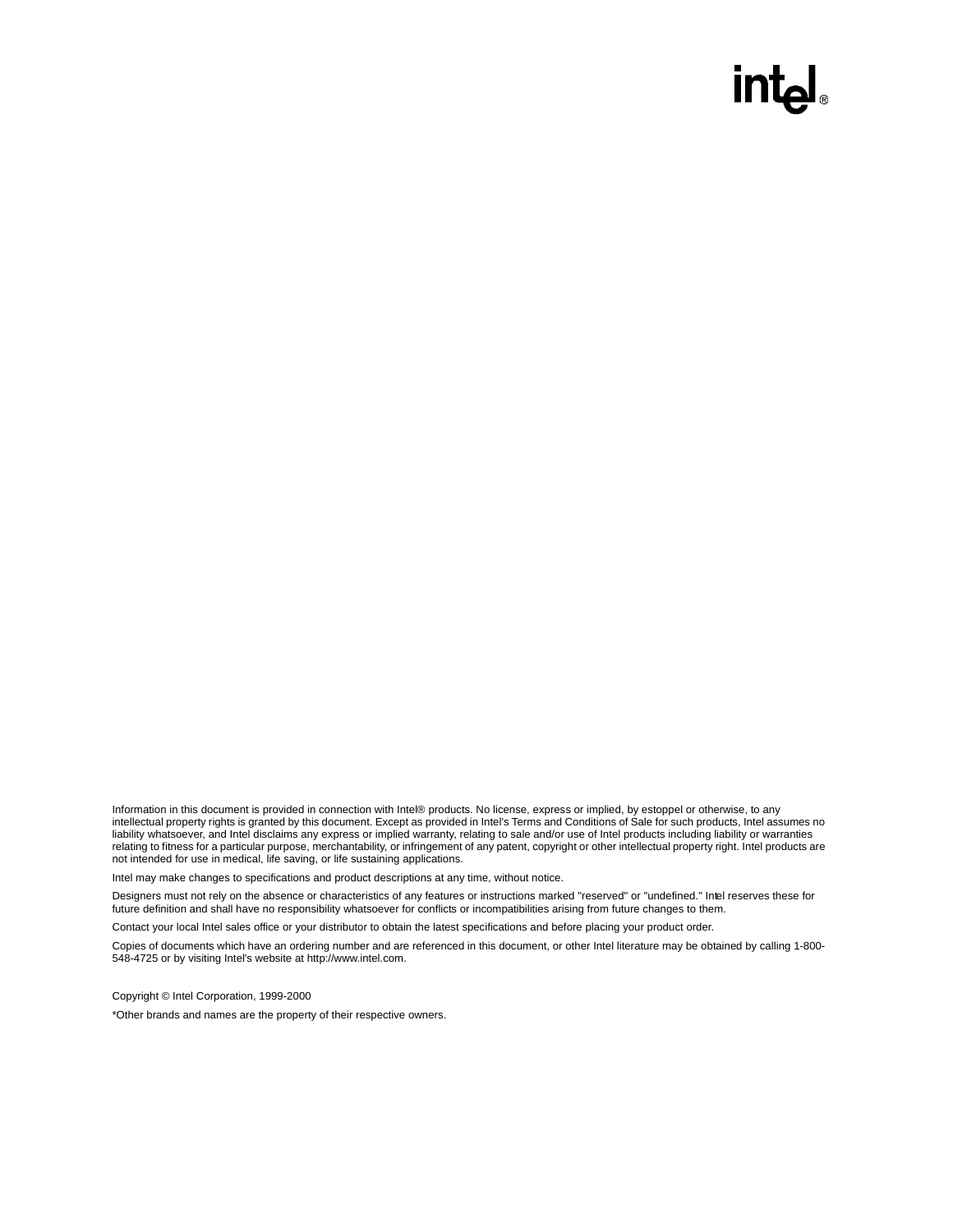# int<sub>e</sub><br>Contents

| 1.0 |                |  |
|-----|----------------|--|
| 2.0 |                |  |
|     | 2.1            |  |
|     | 2.2            |  |
| 3.0 |                |  |
|     | 3.1            |  |
|     | 3.2            |  |
|     | 3.3            |  |
|     | 3.4            |  |
| 4.0 |                |  |
| 5.0 |                |  |
|     |                |  |
|     | A <sub>1</sub> |  |
|     | A2             |  |
|     | A <sub>3</sub> |  |
|     |                |  |
|     | <b>B1</b>      |  |
|     | <b>B2</b>      |  |
|     | B <sub>3</sub> |  |
|     | <b>B4</b>      |  |
|     | <b>B5</b>      |  |
|     | B <sub>6</sub> |  |
|     |                |  |
|     | C <sub>1</sub> |  |
|     | C <sub>2</sub> |  |
|     | C <sub>3</sub> |  |
|     | C <sub>4</sub> |  |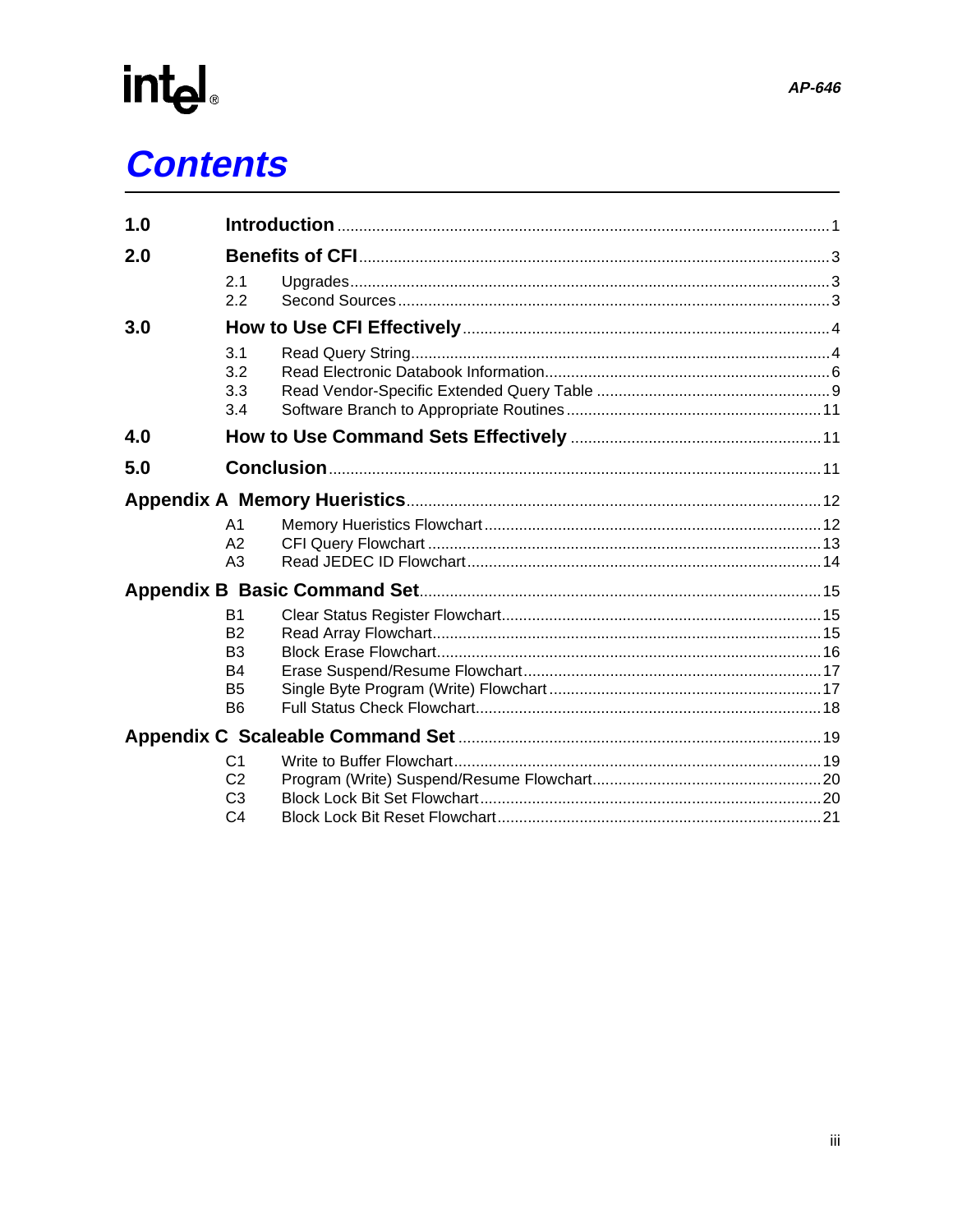

### **Revision History**

| Date of<br><b>Revision</b> | <b>Number</b> | <b>Description</b>                        |
|----------------------------|---------------|-------------------------------------------|
|                            | $-001$        | Original version                          |
| 06/01/97                   | $-002$        | Added ANSI 'C' code to Appendix A         |
| 12/01/97                   | $-003$        | Removed routine codes from the Appendices |
| 04/01/00                   | $-004$        | Reformatted document                      |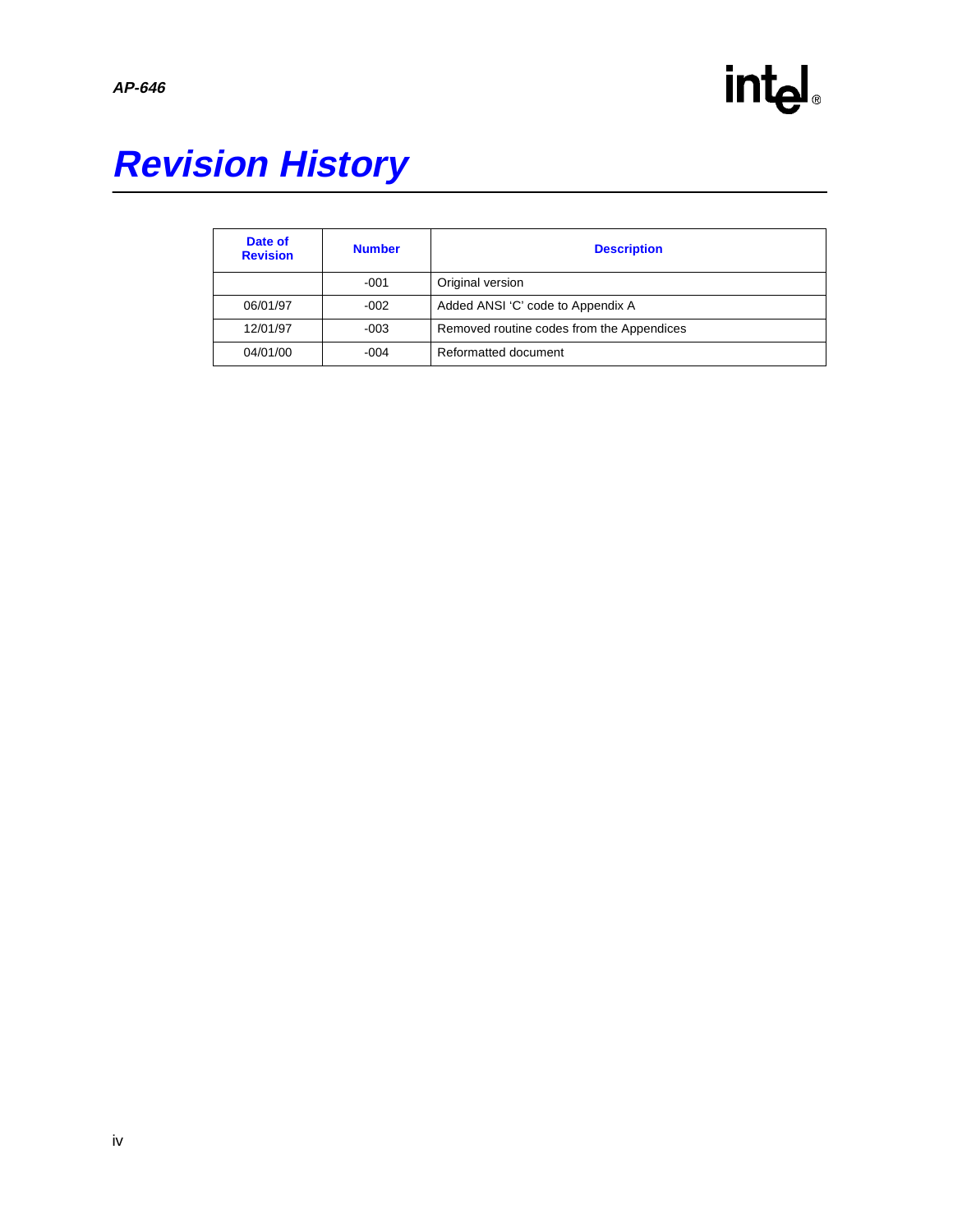#### <span id="page-4-0"></span>**1.0 Introduction**

This application note defines Common Flash Interface (CFI), Basic Command Set (BCS), and Scaleable Command Set (SCS), as well as discusses their benefits and details how best to use them.

Common Flash Interface (CFI) is a published, standardized data structure that may be read from a flash memory device. CFI allows system software to query the installed device (on board component, PC [PCMCIA] Card, or Miniature Card) to determine configurations, various electrical and timing parameters, and functions supported by the device.

The Basic Command Set (BCS) is a group of commands that have been used for years on Intel's and other vendors' legacy products. This command set is also commonly referred to as the 28F008, or simply the 008 command set. These commands include Read Array, Read ID, Read Status Register, Clear Status Register, Program (Write), Block Erase, Erase Suspend, and Confirm/ Resume. The BCS is the "Standard Command Set" used by Intel in its CFI implementations.

Scaleable Command Set (SCS) is the "Extended Command Set" that Intel uses to control the functions of most CFI-enabled flash devices. CFI allows the vendor to specify a command set that should be used with the component. SCS is the command set that will be used by Intel on most of its CFI enabled devices. SCS includes all commands available in the BCS, as well as some new advanced commands that have been designed to take advantage of Intel's next generation optimized flash devices. These new commands include Set and Clear Lock Bits, CFI Query, Write to Buffer, Program Suspend, Status Configuration, and Full Chip Erase. With many new capabilities being designed into flash products today, these new commands were necessary to take full advantage of the improvements.

CFI is used to allow the system to learn how to interface to the flash device most optimally. The BCS and SCS are used to then command the device to perform the desired flash functions.



#### **Figure 1. How CFI, SCS, and BCS Fit Together**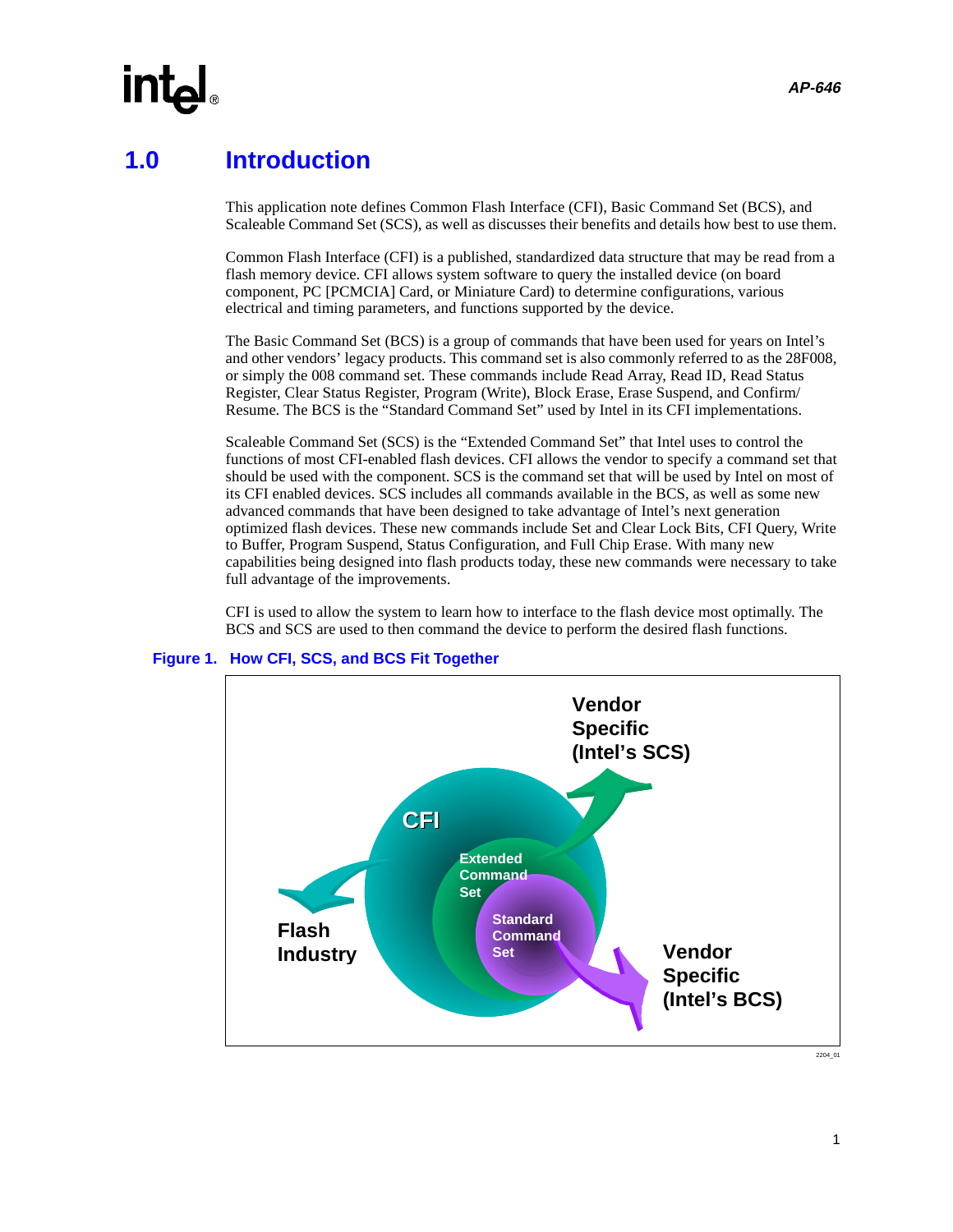### intel.



#### **Figure 2. CFI Allows Easy Upgrades and Use of Second Sources**

2204\_02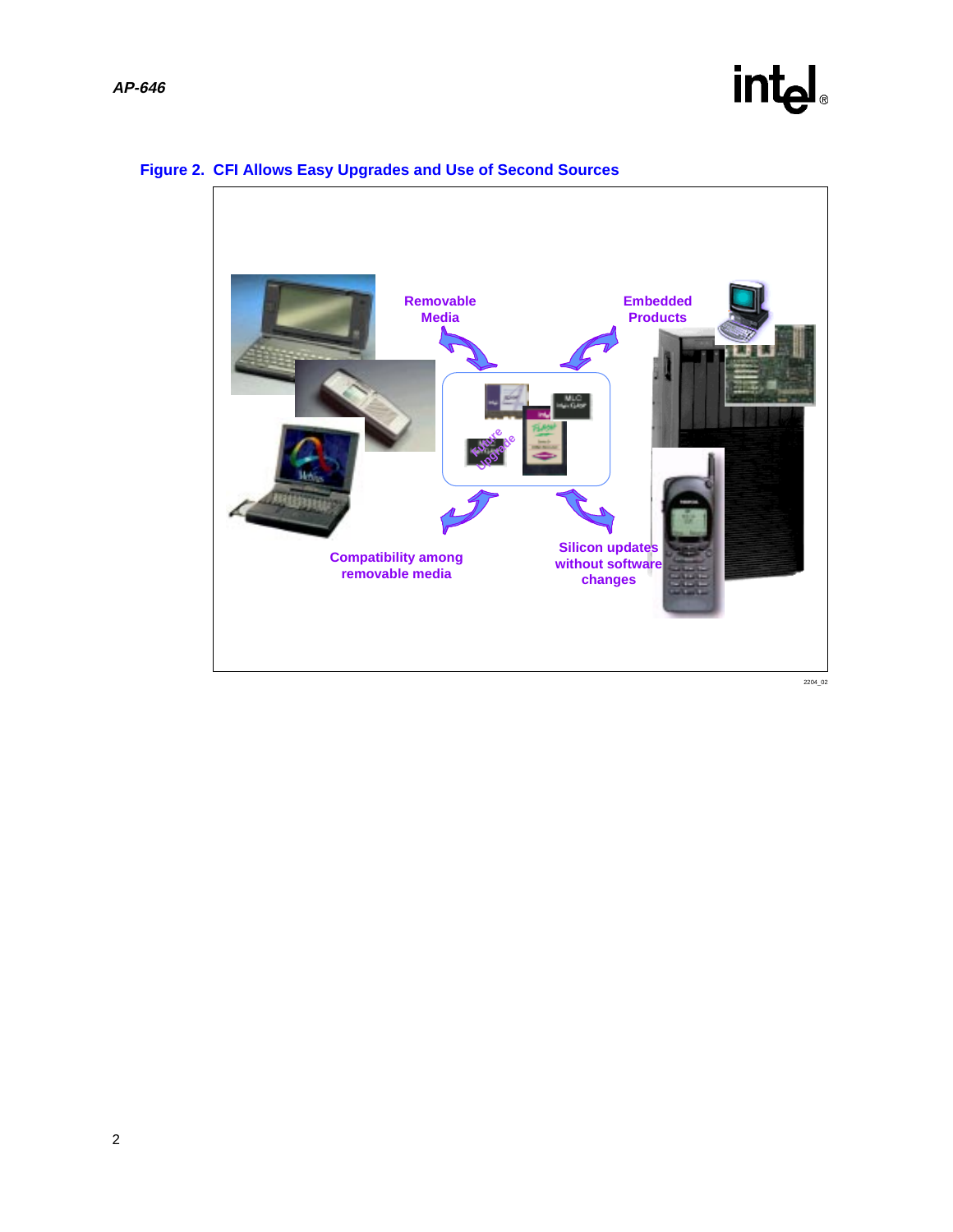### <span id="page-6-0"></span>**2.0 Benefits of CFI**

The two primary benefits of using CFI are ease of upgrading and second source availability. Both are concerns when an OEM or end-user (the consumer) purchases a product.

#### <span id="page-6-1"></span>**2.1 Upgrades**

In order to take advantage of increased densities (or speeds, etc.) on memory devices and cards, an easy upgrade path is desirable. Care is generally taken to ensure that hardware footprints are pinfor-pin compatible or that flexible layouts may be used when upgrading a product. However, thought is seldom given to software compatibility. CFI allows many new and improved products to be used in place of their older versions without modifications of system software.

Because CFI allows the system to learn about the features, parameters, and timings of a flash device, the system can take full advantage of these improvements. For instance, if the timeout for a block erase to occur was cut in half, the system software could take advantage of that fact by changing its internal timers. Also, a 32-Mbit device can be replaced by a 64-Mbit device and vice versa because the device can tell the system what size it is.

With CFI, when upgrading a flash memory design, it is no longer necessary to re-optimize low level software drivers to take advantage of the new features. Simply program the system initially to accept CFI enabled devices, and allow the software to upgrade itself.

#### <span id="page-6-2"></span>**2.2 Second Sources**

Particularly in the card environment, second sourcing is a primary concern. Because the end-user of a PC Card or Miniature Card could be a consumer, care must be taken to ensure compatibility among all flash cards that may be installed into the same sockets. For instance, when purchasing a replacement or spare memory card for their digital camera, consumers do not want to have to worry that they can only purchase a certain vendor's card or a particular version of what seems to be a similar card.

This is analogous to a consumer purchasing floppy disks for their computer or film for their camera. Any vendor's product works. That is the goal of CFI—complete and simple interchange between vendors in a card application. The hardware inside the PC Card or Miniature Card does not have to operate identically; the software takes care of the differences as long as the devices are CFI-compliant.

CFI allows the system to determine the manufacturer of the card, its operating parameters, its configuration, and any special command codes that the card may accept. With this knowledge, the system can optimize its use of the card by using appropriate timeout values, optimal voltages, and commands necessary to use the card to its full advantage.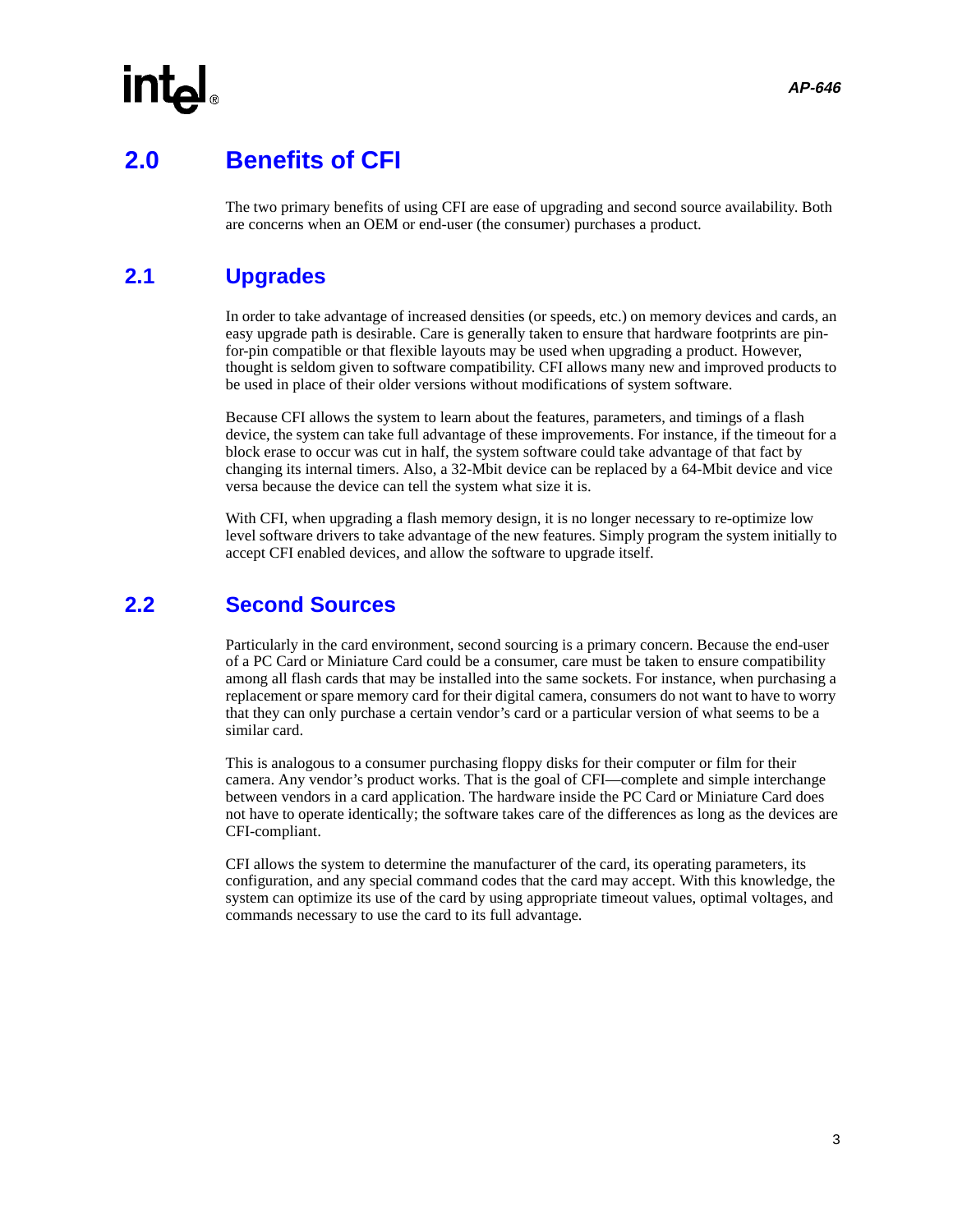

#### <span id="page-7-0"></span>**3.0 How to Use CFI Effectively**

To use CFI effectively, system software must be written to take advantage of the flexibility provided by the specification. The software must be capable of modifying timeouts, adjusting to different memory sizes, accommodating varying block erase characteristics, and branching to vendor-specific code sections. The following paragraphs outline several steps which system software must transition through to read a CFI-enabled device. Flowcharts are included in [Appendix A](#page-15-0).

#### <span id="page-7-1"></span>**3.1 Read Query String**

Not all devices installed into a flash memory socket will be CFI-enabled. To determine if a device is CFI-capable, the system software must write a 98h to location 55h within the memory (see *CFI Query Flowchart* included in [Appendix A](#page-15-0)). The flash device may or may not have an address sensitive query command; the Intel devices do not. The low-level driver, however, should supply the 55h address even though the flash device may choose to ignore the address bus and enter the query mode if 98h is on the data bus only. If three consecutive maximum device bus width reads beginning at location 10h in the flash array return the ASCII equivalent "Q," "R," and "Y," then the device is CFI-compliant.

Although there are other configuration possibilities, there are currently three CFI array configurations that are of primary interest. These configurations must be tested and accounted for in the software. These configurations are:

- single chip operating in a x16 mode (16-bit data bus)—chips may be capable of 8-bit accesses, but are operating only with 16-bit bus accesses
- two chips each capable of 8- and 16-bit data bus accesses, but each only operating in a x8 mode (8- bit data bus on each chip with a total array bus width of 16-bits)
- two chips each only capable of 8-bit data bus accesses operating only in a x8 mode (8-bit data bus per chip with a total array bus width of 16 bits)

Each of these configurations are shown in [Figure 3, "Possible Flash Array Configurations" on](#page-8-0)  [page 5](#page-8-0). [Table 1, "CFI Query Read" on page 6](#page-9-1) indicates the addressing necessary to read the CFI query table for each of these configurations, along with some other possible device configurations. The table also includes what the query data will look like to the host processor in byte or word addressing. Note that the query data (ASCII "Q", "R", and "Y," as well as the electronic databook information discussed in the next section) may be doubled or even quadrupled depending on the array configuration. The software must be able to determine the correct array configuration based on the number of "Q"s returned to accurately calculate the array size and read and write to the array properly. The *CFI Query Flowchart* is located in [Appendix A](#page-15-0). The QueryCFI routine heuristically determines the configuration of the array, calculates the appropriate data, and indicates to the higher level routines how to communicate with the CFI-enabled devices.

If the device does not respond with the "QRY" string, the device is not CFI-compliant and the software must then attempt to read the device's JEDEC ID. (See the *Memory Heuristics Flowchart* included in [Appendix A](#page-15-0).) The software must write a 90h to the first location in the device. If the device returns a Manufacturer's ID and Component ID, the flash device may be accessed as it has been in the past, based on the Manufacturer and Component ID. If the device does not return a Manufacturer and Component ID, then the device is not a flash memory and other routines are necessary to determine what type of device is installed. (See the *Memory Heuristics Flowchart* included in [Appendix A](#page-15-0).)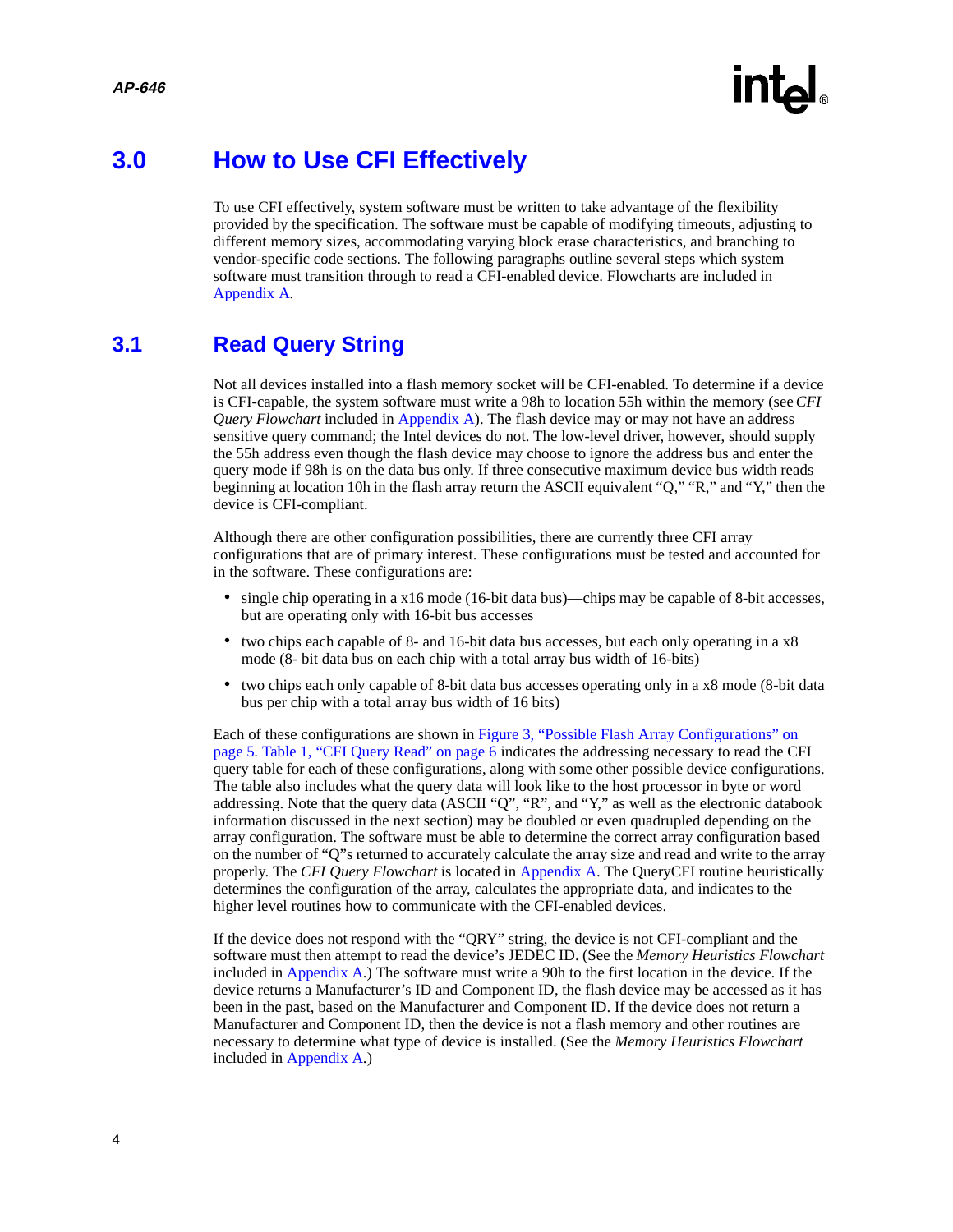### int<sub>el</sub>

<span id="page-8-0"></span>**Figure 3. Possible Flash Array Configurations**



2204\_03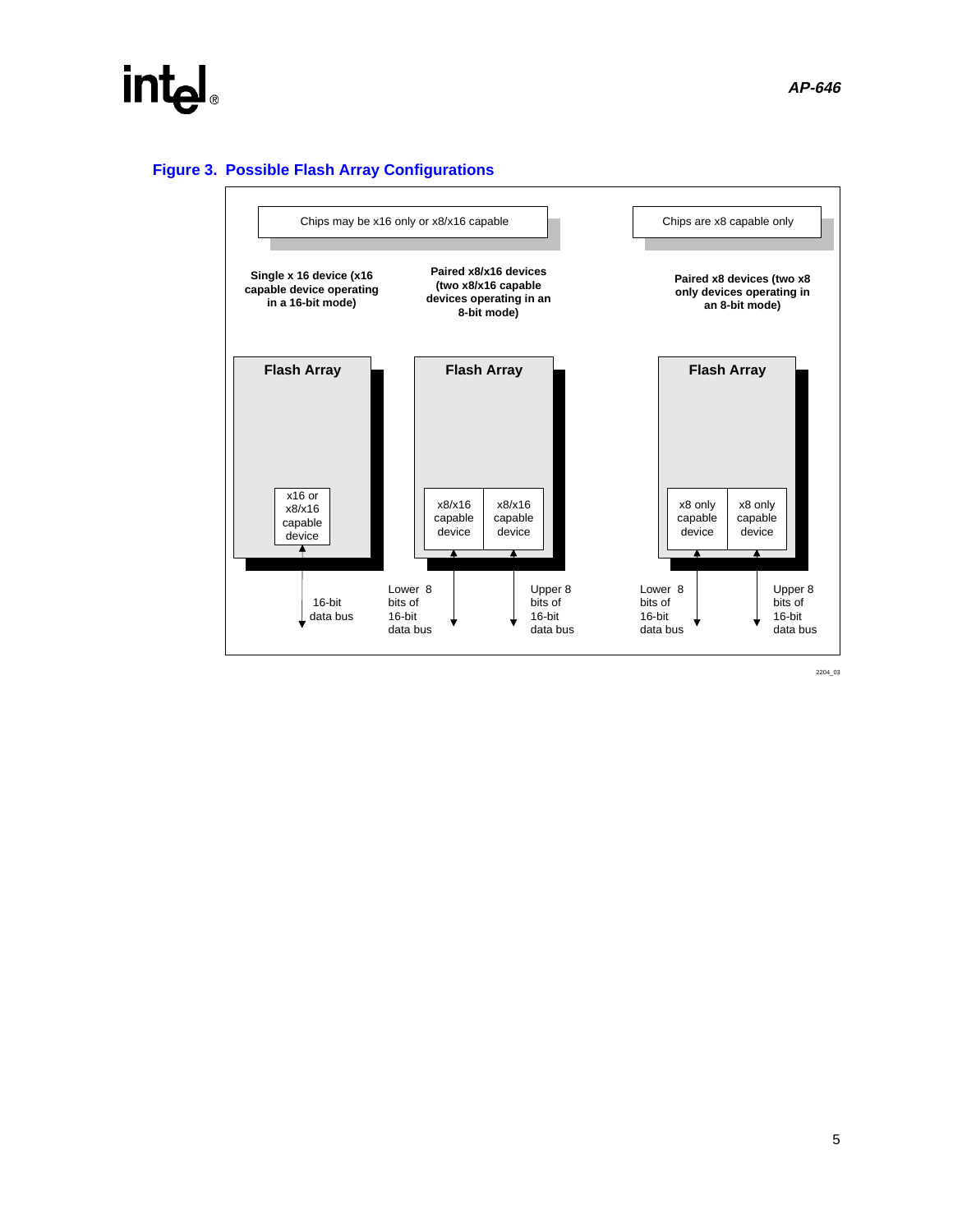6

#### <span id="page-9-0"></span>**3.2 Read Electronic Databook Information**

In a CFI-enabled device, following the "QRY" string is a list of device specific parameters and vendor-specific information–the "Electronic Databook." [Table 2, "CFI Query Identification](#page-10-0)  [String" on page 7](#page-10-0), [Table 3, "System Interface Information" on page 8,](#page-11-0) and [Table 4, "Flash](#page-12-1)  [Geometry Information" on page 9](#page-12-1) outline the data provided by the device during the CFI query. Software routine QueryCFI (the flowchart is included in [Appendix A\)](#page-15-0) reads the following information from the device:

<span id="page-9-1"></span>

| <b>Device Type</b><br>and Data Bus<br><b>Operating</b><br><b>Mode</b>           | <b>Query Start Location</b><br>in Maximum Device<br><b>Buswidth Addresses</b> | <b>Query Data with Maximum</b><br><b>Device Buswidth Addressing</b><br>$("x" = ASCII equivalent)$ | <b>Query Start</b><br><b>Address in</b><br><b>Bytes</b> | <b>Query Data With Byte</b><br><b>Addressing</b>                                                                |
|---------------------------------------------------------------------------------|-------------------------------------------------------------------------------|---------------------------------------------------------------------------------------------------|---------------------------------------------------------|-----------------------------------------------------------------------------------------------------------------|
| x8 device<br>operating in<br>8-bit mode                                         | 10 <sub>h</sub>                                                               | 10h: 51h<br>"O"<br>"R"<br>11h: 52h<br>"Ү"<br>12h: 59h                                             | 10 <sub>h</sub>                                         | "O"<br>10h: 51h<br>"R"<br>11h: 52h<br>"Ү"<br>12h: 59h                                                           |
| two x8 devices<br>operating in<br>8-bit mode<br>(paired chip<br>configuration)  | 10 <sub>h</sub>                                                               | 10h: 0051h<br>"O"<br>"R"<br>11h: 0052h<br>"Ү"<br>12h: 0059h                                       | 20h                                                     | "О"<br>20h: 51h<br>21h: 51h<br>"О"<br>22h: 52h<br>"R"<br>"R"<br>23h: 52h<br>``Y"<br>24h: 59h<br>"Ү"<br>25h: 59h |
| x16 device<br>operating in<br>16-bit mode                                       | 10 <sub>h</sub>                                                               | "O"<br>10h: 0051h<br>"R"<br>11h: 0052h<br>"Ү"<br>12h: 0059h                                       | 20h                                                     | 20h: 51h<br>"Q"<br>21h: 00h<br>null<br>"R"<br>22h: 52h<br>23h: 00h<br>null                                      |
| x16 device<br>operating in<br>8-bit mode                                        | $N/A^{(1)}$                                                                   | $N/A^{(1)}$                                                                                       | 20h                                                     | "Q"<br>20h: 51h<br>"Q"<br>21h: 51h<br>"R"<br>22h: 52h                                                           |
| two x16 devices<br>operating in<br>8-bit mode<br>(paired chip<br>configuration) | $N/A^{(1)}$                                                                   | $N/A^{(1)}$                                                                                       | 40 <sub>h</sub>                                         | 40h: 51h<br>"O"<br>41h: 51h<br>"Q"<br>42h: 51h<br>"Q"<br>43h: 51h<br>"Q"<br>"R"<br>44h: 52h<br>"R"<br>45h: 52h  |
| x32 device<br>operating in<br>32-bit mode                                       | 10 <sub>h</sub>                                                               | "Q"<br>10h: 00000051h<br>"R"<br>11h: 00000052h<br>"Ү"<br>12h: 00000059h                           | 40h                                                     | "Q"<br>40h: 51h<br>41h: 00h<br>null<br>42h: 00h<br>null<br>43h: 00h<br>null<br>" $R$ "<br>44h: 52h              |
| x32 device<br>operating in<br>8-bit mode                                        | $N/A^{(1)}$                                                                   | $N/A^{(1)}$                                                                                       | 40h                                                     | "О"<br>40h: 51h<br>41h: 51h<br>"Q"<br>42h: 51h<br>"Q"<br>43h: 51h<br>"Q"<br>"R"<br>44h: 52h                     |

#### **Table 1. CFI Query Read**

**NOTE:**



<sup>1.</sup> The system must drive the lowest order addresses to access all the device's array data when the device is configured in x8 mode; therefore, word addressing where these lower addresses are not toggled by the system is "Not Applicable" for x8-configured devices.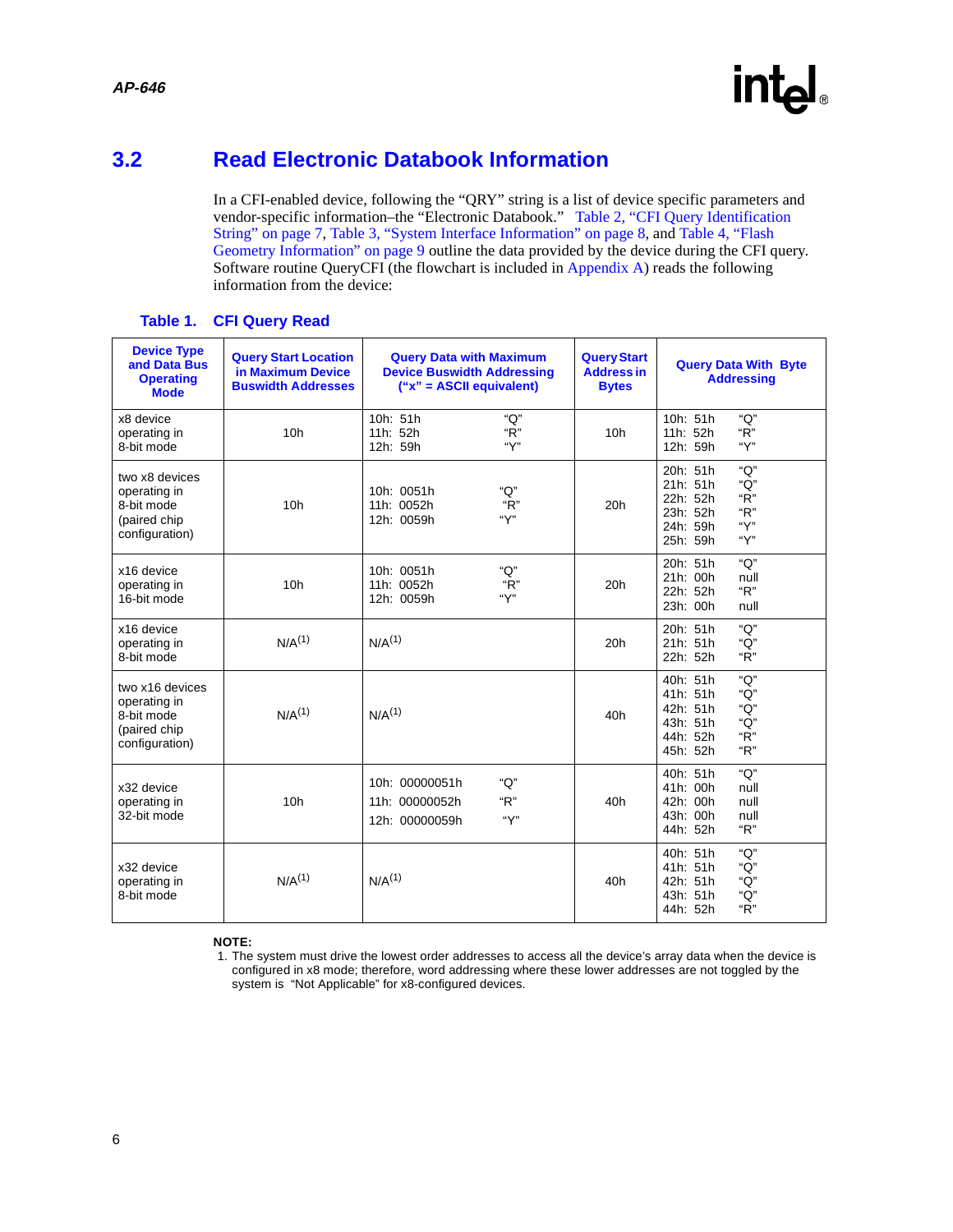## **intel**

#### <span id="page-10-0"></span>**Table 2. CFI Query Identification String**

| <b>Offset</b> | <b>Length (bytes)</b> | <b>Description</b>                                                                                                                                                                                                                                              |
|---------------|-----------------------|-----------------------------------------------------------------------------------------------------------------------------------------------------------------------------------------------------------------------------------------------------------------|
| 10h           | 03h                   | Query-unique ASCII string "QRY"                                                                                                                                                                                                                                 |
| 13h           | 02h                   | Primary Vendor Command Set and Control Interface ID Code<br>16-bit ID code defining specific Vendor-specified algorithm<br>[Refer to CFI Publication 100 for definition of the ID codes]                                                                        |
| 15h           | 02h value = $P$       | Address for Primary Algorithm extended Query table<br>Note: Address 0000h means that no extended table exists                                                                                                                                                   |
| 17h           | 02h                   | Alternate Vendor Command Set and Control Interface ID Code<br>second vendor-specified algorithm supported by the device<br>[Refer to CFI Publication 100 for definition of the ID codes]<br>Note: ID Code = 0000h means that no alternate algorithm is employed |
| 19h           | 02h value = $\bf{A}$  | Address for Alternate Algorithm extended Query table<br>Note: Address 0000h means that no alternate extended table exists                                                                                                                                       |

#### **NOTES:**

1. Offset is the location in memory when using maximum device bus width addressing.

2. The CFI specification allows for replacement of all or part of the standard query table contents. If the vendor primary (or alternate) algorithm extended query table address (P or A) points to any address between 10h and the end of [Table 4, "Flash Geometry Information" on page 9,](#page-12-1) the standard query table contents from that point on are assumed to be replaced by the information defined by the vendor primary (or alternate) algorithm. Thus, some or all of the standard query may be replaced. For example, a vendor primary (or alternate) algorithm extended query table address of 27h means that the standard device geometry definition has been replaced by something which has been defined by the vendor. The System Interface information at locations 1Bh to 26h may be assumed valid, but the ultimate definition must be described by the particular vendor algorithm. If the vendor primary (or alternate) algorithm extended query table address points to an address beyond the end of [Table 4,](#page-12-1) "Flash Geometry Information," a new table of data is included at that address. The contents of this table are defined by the corresponding vendor primary (or alternate) algorithm.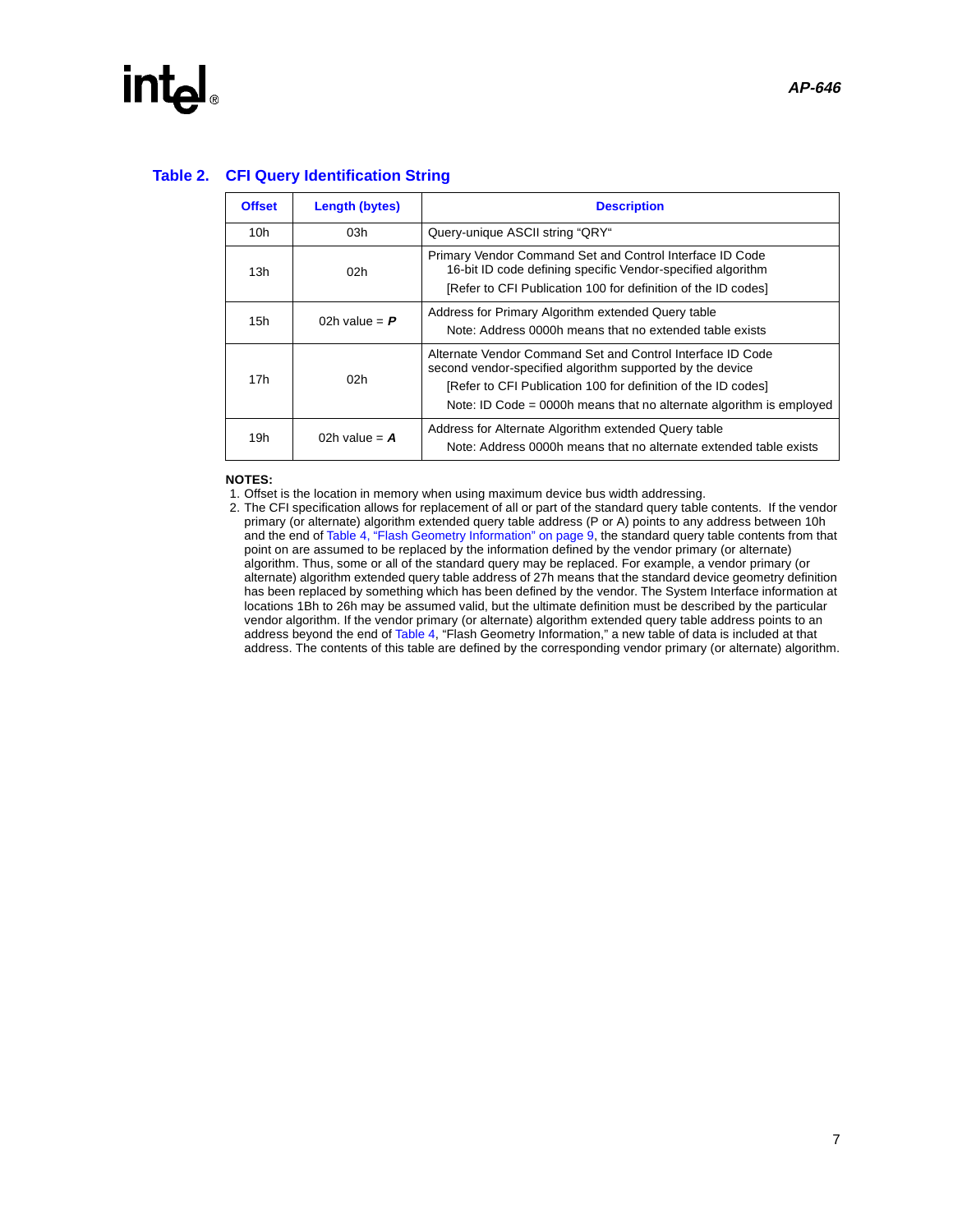## intel.

#### <span id="page-11-0"></span>**Table 3. System Interface Information**

| <b>Offset</b> | Length<br>(bytes) | <b>Description</b>                                                                                                                                                                                                  |
|---------------|-------------------|---------------------------------------------------------------------------------------------------------------------------------------------------------------------------------------------------------------------|
| 1Bh           | 01h               | V <sub>CC</sub> Logic Supply Minimum Program/Erase voltage<br><b>BCD</b> value in volts<br>bits $7-4$<br>BCD value in 100 millivolts<br>bits $3-0$                                                                  |
| 1Ch           | 01h               | V <sub>CC</sub> Logic Supply Maximum Program/Erase voltage<br><b>BCD</b> value in volts<br>bits $7-4$<br>bits $3-0$<br>BCD value in 100 millivolts                                                                  |
| 1Dh           | 01h               | V <sub>PP</sub> [Programming] Supply Maximum Program/Erase voltage<br>bits $7-4$<br>HEX value in volts<br>bits $3-0$<br>BCD value in 100 millivolts<br>Note: This value must be 0000h if no $V_{PP}$ pin is present |
| 1Eh           | 01h               | V <sub>PP</sub> [Programming] Supply Maximum Program/Erase voltage<br>bits $7-4$<br>HEX value in volts<br>bits $3-0$<br>BCD value in 100 millivolts<br>Note: This value must be 0000h if no $V_{PP}$ pin is present |
| 1Fh           | 01h               | Typical timeout per single byte/word write (buffer write count = 1), $2^n$ µs                                                                                                                                       |
| 20h           | 01h               | Typical timeout for maximum-size buffer write, $2n$ µs<br>(if supported; $00h = not supported$ )                                                                                                                    |
| 21h           | 01h               | Typical timeout per individual block erase, 2 <sup>n</sup> ms                                                                                                                                                       |
| 22h           | 01h               | Typical timeout for full chip erase, $2^n$ ms (if supported; $00h = not$ supported)                                                                                                                                 |
| 23h           | 01h               | Maximum timeout for byte/word write, 2 <sup>n</sup> times typical (offset 1Fh)                                                                                                                                      |
| 24h           | 01h               | Maximum timeout for buffer write, 2 <sup>n</sup> times typical (offset 20h)<br>$(00h = not supported)$                                                                                                              |
| 25h           | 01h               | Maximum timeout per individual block erase, 2 <sup>n</sup> times typical (offset 21h)                                                                                                                               |
| 26h           | 01h               | Maximum timeout for chip erase, 2 <sup>n</sup> times typical (offset 22h)<br>$(00h = not supported)$                                                                                                                |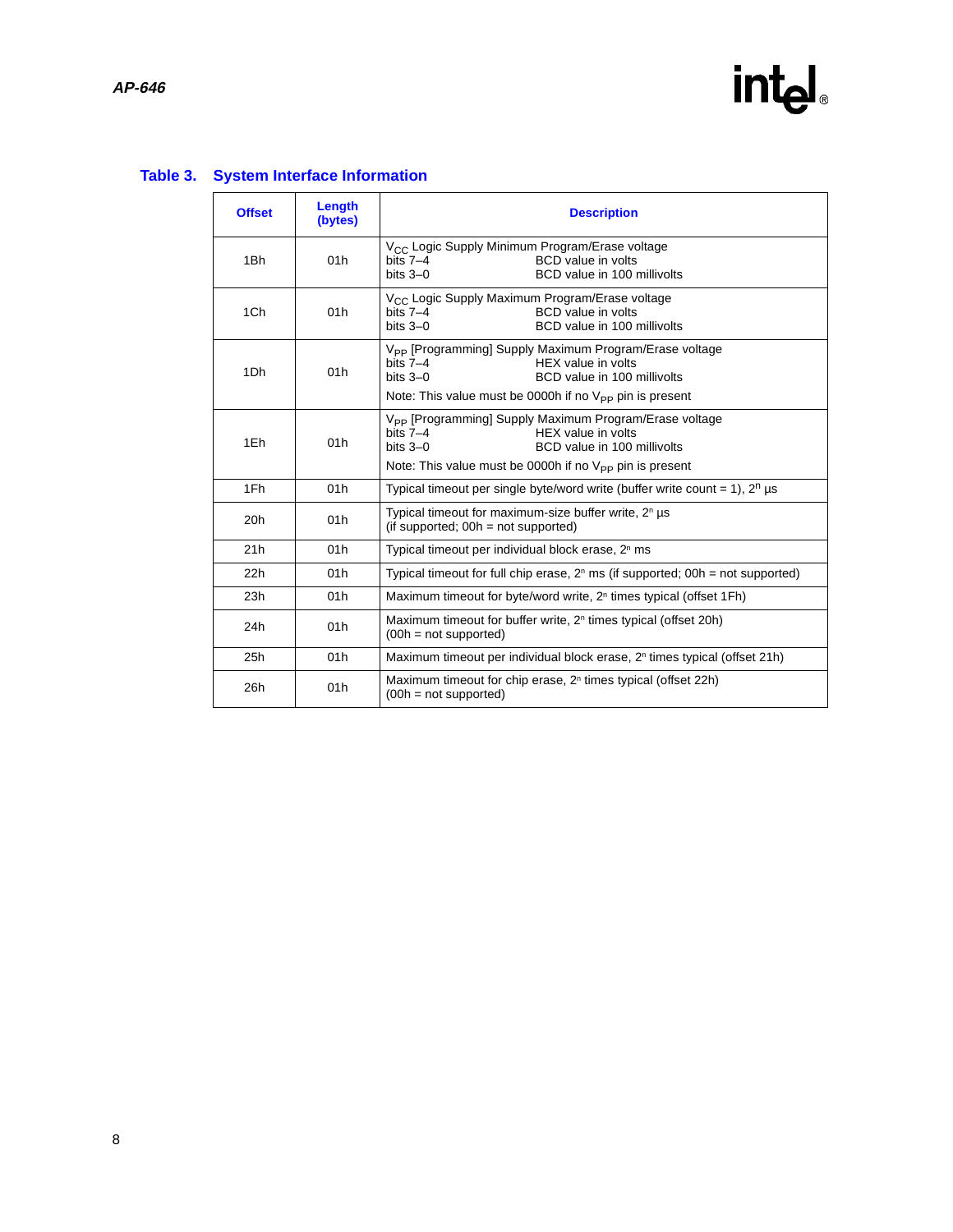### **intel**

<span id="page-12-1"></span>

| <b>Offset</b>      | Length<br>(bytes)   | <b>Description</b>                                                                                                                                                                                                                                                                                                                                                                                                                                                                                                                                                                                           |
|--------------------|---------------------|--------------------------------------------------------------------------------------------------------------------------------------------------------------------------------------------------------------------------------------------------------------------------------------------------------------------------------------------------------------------------------------------------------------------------------------------------------------------------------------------------------------------------------------------------------------------------------------------------------------|
| 27h                | 01h                 | Device Size = $2^n$ in number of bytes.                                                                                                                                                                                                                                                                                                                                                                                                                                                                                                                                                                      |
| 28h                | 02 <sub>h</sub>     | Flash Device Interface description <i>[Refer to CFI Publication 100]</i>                                                                                                                                                                                                                                                                                                                                                                                                                                                                                                                                     |
| 2Ah                | 02h                 | Maximum number of bytes in buffer write $= 2n$ .                                                                                                                                                                                                                                                                                                                                                                                                                                                                                                                                                             |
|                    |                     | Number of erase block regions within device<br><b>bits 7-0 = x</b> = number of erase block regions<br>Notes:                                                                                                                                                                                                                                                                                                                                                                                                                                                                                                 |
|                    |                     | 1. $x = 0$ means no erase blocking, i.e., the device erases at once in "bulk."                                                                                                                                                                                                                                                                                                                                                                                                                                                                                                                               |
| 2Ch                | 01h                 | 2. x specifies the number of regions within the device containing one or more contiguous erase blocks<br>of the same size. For example, a 128-KB device (1 Mb) having blocking of 16-KB, 8-KB, four 2-KB,<br>two 16-KB, and one 64-KB is considered to have five erase block regions. Even though two regions<br>both contain 16-KB blocks, the fact that they are not contiguous means they are separate erase block<br>regions.                                                                                                                                                                            |
|                    |                     | 3. By definition, symmetrically-blocked devices have only one blocking region.                                                                                                                                                                                                                                                                                                                                                                                                                                                                                                                               |
| 2Dh                | 04h                 | Erase block region information<br><b>bits 31–16 = z</b> , where the erase block(s) within this region are (z) times 256 bytes in size.<br>The value $z = 0$ is used for 128-byte block size.<br>e.g., for 64-KB block size, $z = 0100h = 256 \Rightarrow 256 * 256 = 64K$<br><b>bits 15–0 = y</b> , where y+1 = number of erase blocks of identical size within the erase block region, e.g.,:<br>$y = D15-D0 = FFFFh \Rightarrow y+1 = 64K$ blocks [maximum number]<br>$y = 0$ means no blocking (# blocks = y+1 = "1 block")<br>Note:                                                                      |
|                    |                     | $y = 0$ value must be used with # of block regions of one as indicated by $(x) = 0$                                                                                                                                                                                                                                                                                                                                                                                                                                                                                                                          |
| 31h to<br>$(k-1)h$ | 04h<br>per<br>entry | Additional erase block region information, 4 bytes per region<br>Notes:<br>1. The total number of blocks multiplied by individual block size must add up to the device size.<br>2. The address K is next available query address at end of the device geometry structure. It is the first<br>possible starting address of the optional vendor-specific query table(s) (i.e., Address "P," the primary<br>vendor-specific extended query table offset, must be $\geq$ k to not overwrite the existing tables). See<br>note 2 under Table 2, "CFI Query Identification String" on page 7 for more information. |

#### **Table 4. Flash Geometry Information**

#### <span id="page-12-0"></span>**3.3 Read Vendor-Specific Extended Query Table**

Using data from addresses 15h (address for primary algorithm extended query table) and possibly 19h (address for alternate algorithm extended query table), the system software can read more specific information about the flash device (see the *CFI Query Flowchart*, included in [Appendix A](#page-15-0)). Each vendor will have specific data that should be read from the extended query table. Intel defines this data with its SCS. Also, each vendor may locate this table in a different location, so it is important that the software reads the location of the tables from offsets 15h and 19h to determine where (if at all) the extended query data is stored. The Vendor Command Set definition (Intel's SCS) will indicate what data is stored in the extended query table. [Table 5, "Intel](#page-13-0)  [Primary Algorithm Extended Query Table" on page 10](#page-13-0) shows the extended table for the Intel devices implementing CFI (all devices implementing CFI will use the extended query table regardless of the command set being used).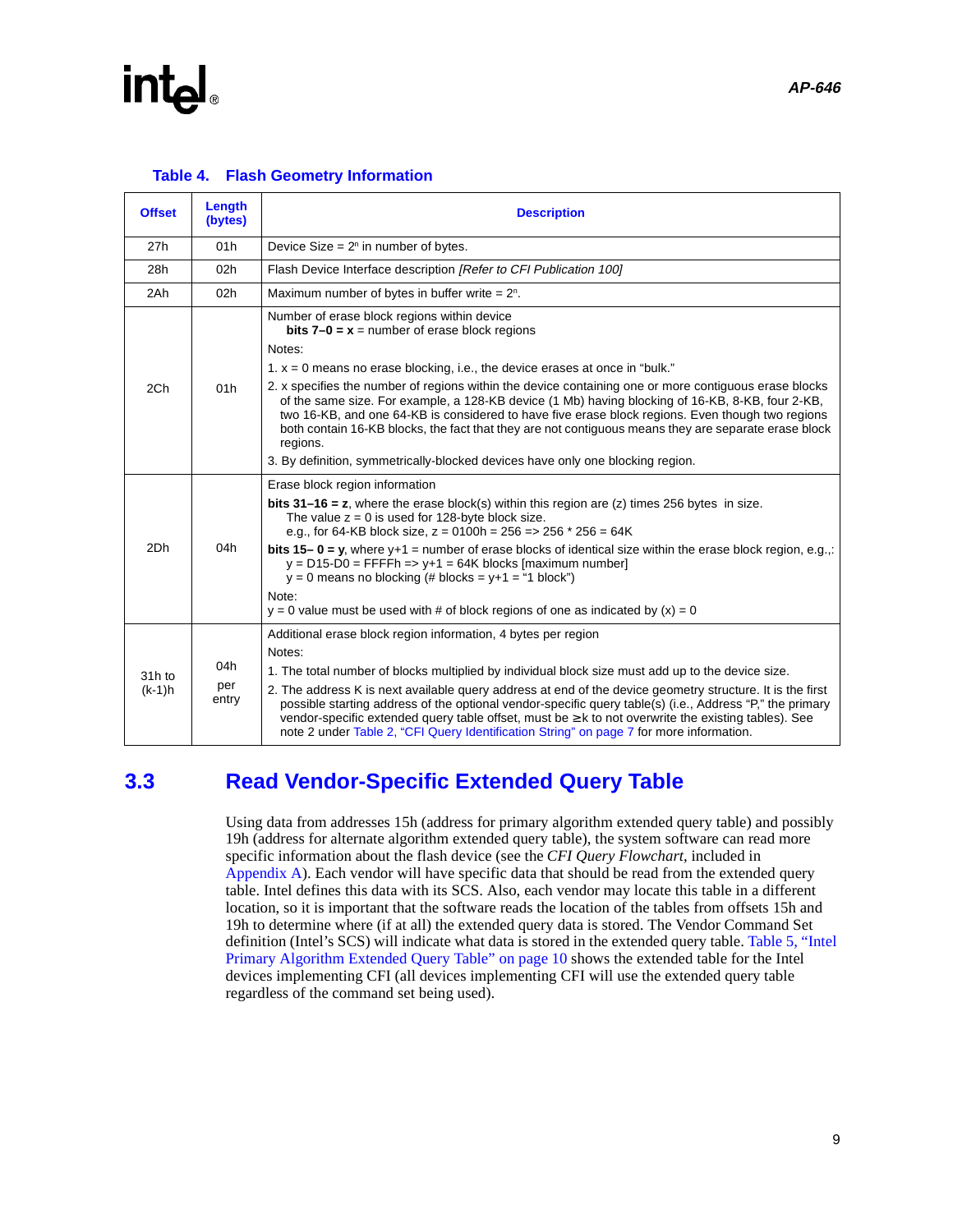### intel.

<span id="page-13-0"></span>

| <b>Offset</b>                                        | Length<br>(bytes) | <b>Description</b>                                                                                                                                                                                                                                                                                                                                                                                                                                                                                                                                                                                         |
|------------------------------------------------------|-------------------|------------------------------------------------------------------------------------------------------------------------------------------------------------------------------------------------------------------------------------------------------------------------------------------------------------------------------------------------------------------------------------------------------------------------------------------------------------------------------------------------------------------------------------------------------------------------------------------------------------|
| $(P + 0)h$<br>$(P + 1)h$<br>$(P + 2)h$               | 03h               | Primary extended Query table unique ASCII string "PRI"                                                                                                                                                                                                                                                                                                                                                                                                                                                                                                                                                     |
| $(P + 3)h$                                           | 01h               | Major version number, ASCII                                                                                                                                                                                                                                                                                                                                                                                                                                                                                                                                                                                |
| $(P + 4)h$                                           | 01h               | Minor version number, ASCII                                                                                                                                                                                                                                                                                                                                                                                                                                                                                                                                                                                |
| $(P + 5)h$<br>$(P + 6)h$<br>$(P + 7)h$<br>$(P + 8)h$ | 04h               | Optional Feature & Command Support (1=yes, 0=no)<br>bits 9-31 are reserved; undefined bits are "0". If bit 31 is "1," then another 31-bit field of<br>optional features follows at the end of the bit-30 field.<br>$1 = Yes$ , supported<br>$0 = No$ , not supported.<br>bit 0 Chip erase supported<br>bit 1 Suspend erase supported<br>bit 2 Suspend program supported<br>bit 3 Legacy lock/unlock supported<br>bit 4 Queued erase supported<br>bit 5 Instant individual block locking supported<br>bit 6 Protection bits supported<br>bit 7 Page-mode read supported<br>bit 8 Synchronous read supported |
| $(P + 9)h$                                           | 01h               | Supported functions after suspend<br>Read array, status, and query are always supported during suspended erase or program<br>operation. This field defines other operations supported.<br>bit 0 Program supported after Erase Suspend (1=yes, 0=no)<br>bits 1-7 Reserved for future use; undefined bits should be "0"                                                                                                                                                                                                                                                                                      |
| $(P + A)h$<br>$(P + B)h$                             | 02h               | Block status register mask<br>Defines which bits in the block status register section of query are implemented.<br>Block status register lock-bit [BSR.0] active (1=yes, 0=no)<br>bit 0<br>bit 1<br>Block status register valid bit [BSR.1] active (1=yes, 0=no)<br>bits $2-15$<br>Reserved for future use; undefined bits should be "0"                                                                                                                                                                                                                                                                   |
| $(P+C)h$                                             | 01h               | V <sub>CC</sub> logic supply optimum program/erase voltage (highest performance)<br>bits $7-4$<br><b>BCD</b> value in volts<br>bits $3-0$<br>BCD value in 100 millivolts                                                                                                                                                                                                                                                                                                                                                                                                                                   |
| $(P + D)h$                                           | 01h               | V <sub>PP</sub> [programming] supply optimum program/erase voltage<br>HEX value in volts<br>bits $7-4$<br>bits $3-0$<br>BCD value in 100 millivolts<br>Note: This value must be 0000h if no Vpp pin is present                                                                                                                                                                                                                                                                                                                                                                                             |
| $(P + E)$ h                                          | reserved          | Reserved for future versions of the SCS Specification                                                                                                                                                                                                                                                                                                                                                                                                                                                                                                                                                      |

#### **Table 5. Intel Primary Algorithm Extended Query Table**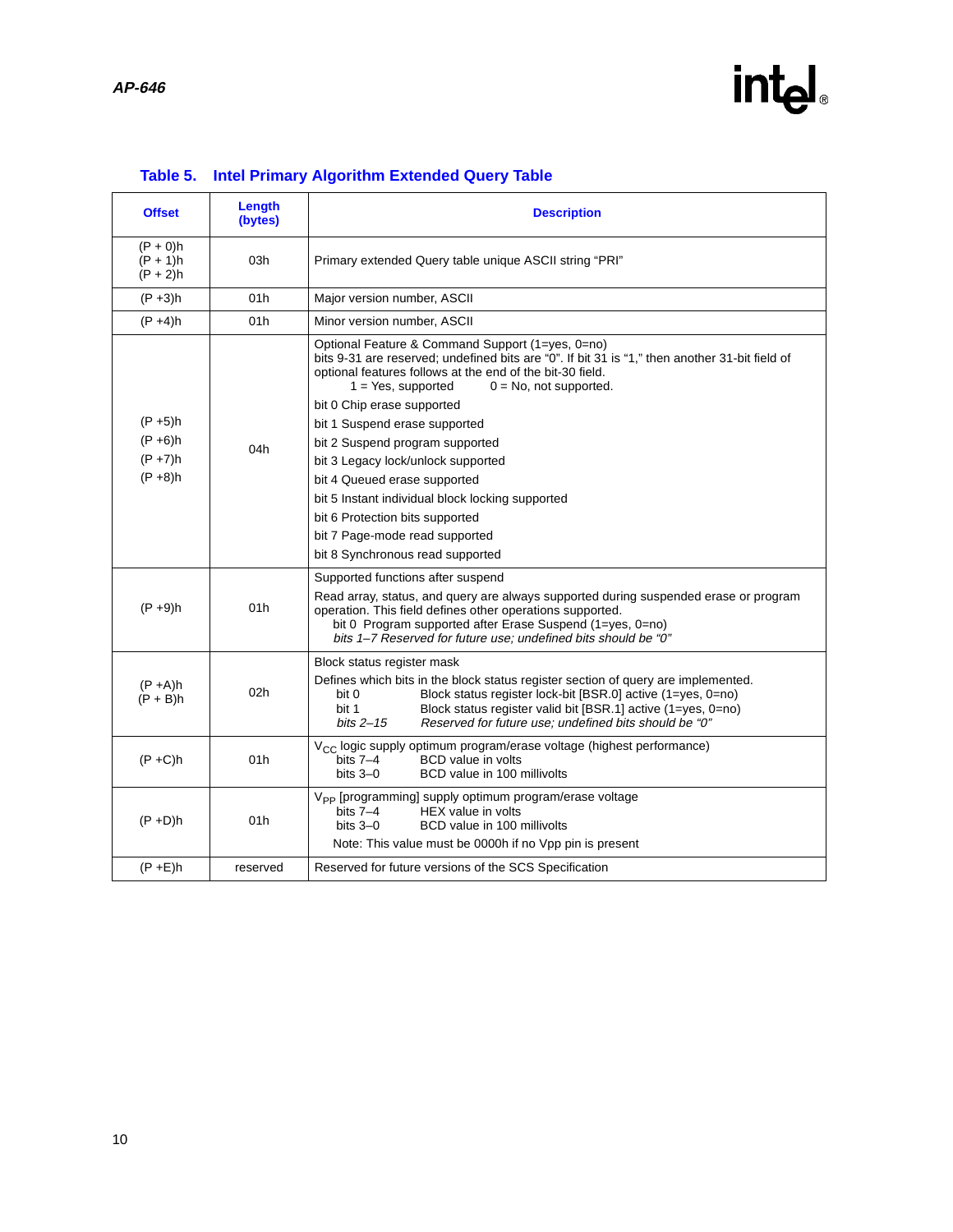#### <span id="page-14-0"></span>**3.4 Software Branch to Appropriate Routines**

Using the information read from location 13h (Primary Vendor Command Set and Control Interface ID code) and possibly from 17h (Alternate Vendor Command Set and Control Interface ID Code), the system determines which set(s) of commands are recognizable by the flash device. Every vendor has defined at least one set of commands that their flash devices accept. Any commands other than those defined will either be rejected or cause unexpected behavior and should therefore be avoided.

Intel has two such sets of commands defined, BCS (Basic Command Set) and SCS (Scaleable Command Set). SCS includes all of the BCS commands plus some new enhanced ones. The low level reference code provided by Intel includes both of these command sets. By using this reference code, current and future flash devices may be controlled using the same system software drivers.

#### <span id="page-14-1"></span>**4.0 How to Use Command Sets Effectively**

Flowcharts for most of the driver software routines necessary to implement the Basic and Scaleable Command Sets are located in [Appendix B](#page-18-0) and [Appendix C](#page-22-0) respectively. All of the reference codes may be downloaded from the Intel web site from the Electronic Tools Catalog (ETC). The ETC can be accessed from the Intel Developer's site from:

http://developer.intel.com/design/flash/swtools/etc.htm

Link to the ETC: Flash Memory components set "Tool Type" to "Software-Templates" and select the button "find my selection" from the list select the common flash interface, or CFI entry. If all works well, it can be directly linked at:

http://amber.intel.com/scripts-toolcat/listtools.asp?pid=4582&cid=683&pfamily=

To ensure compatibility with future CFI compliant devices, all functions of the reference code should be included in a design.

#### <span id="page-14-2"></span>**5.0 Conclusion**

CFI and SCS have been created to allow a system designer the flexibility to design products now that can use both current and future flash memory devices, as well as the security of knowing that second source products may be used without system software modifications.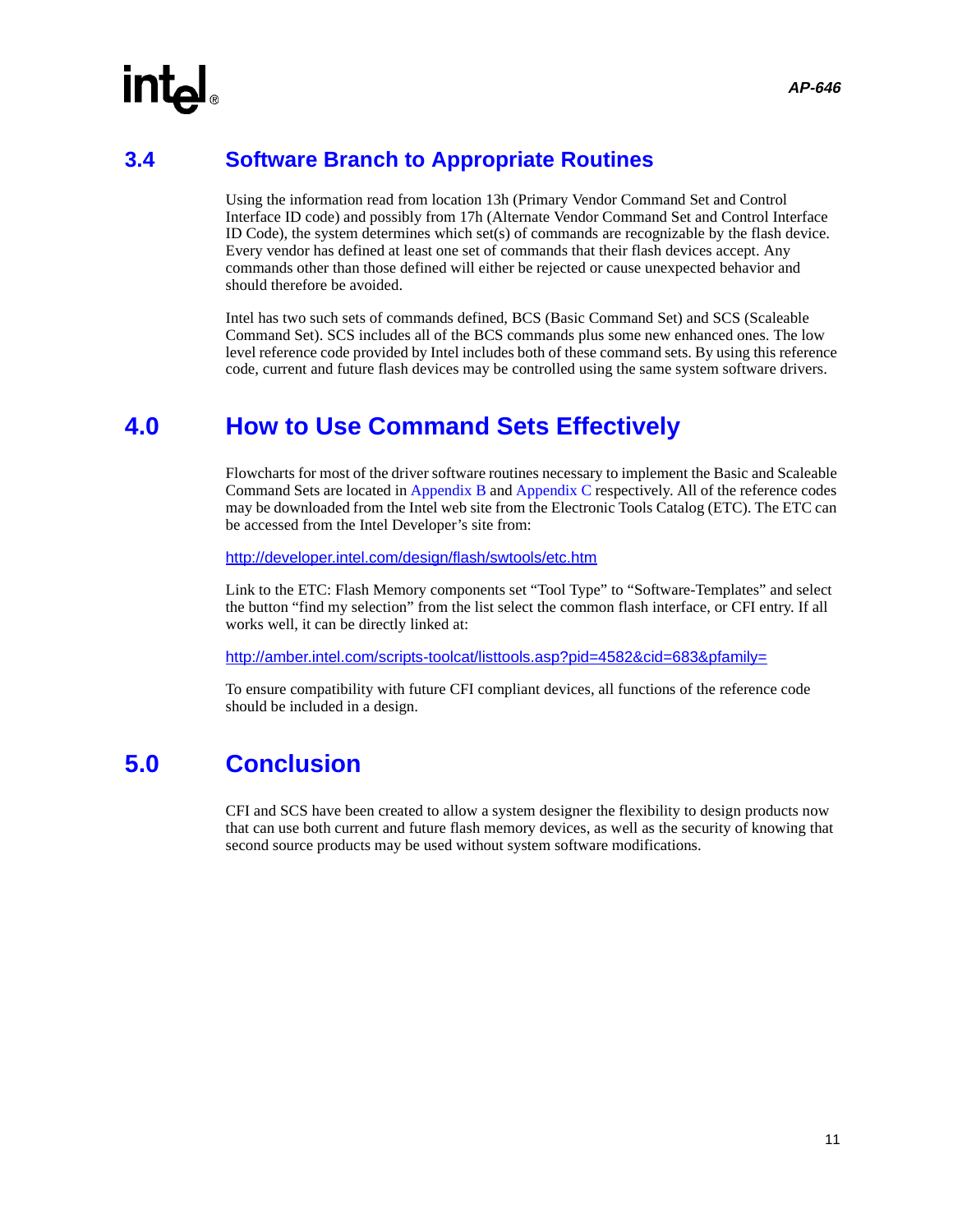### **inte**

#### <span id="page-15-0"></span>**Appendix A Memory Hueristics**

#### <span id="page-15-1"></span>**A1 Memory Hueristics Flowchart**

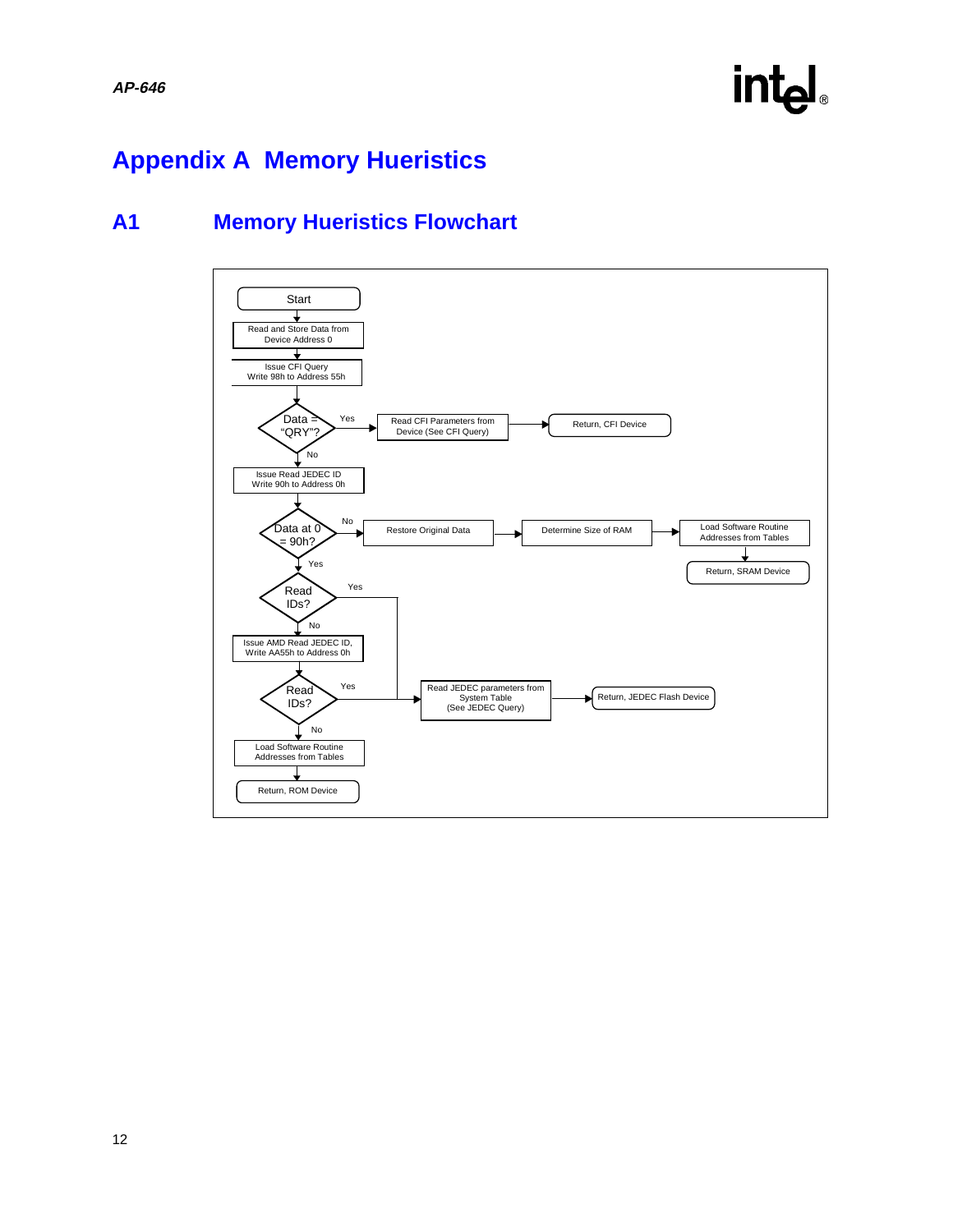### int<sub>el</sub>

#### <span id="page-16-0"></span>**A2 CFI Query Flowchart**

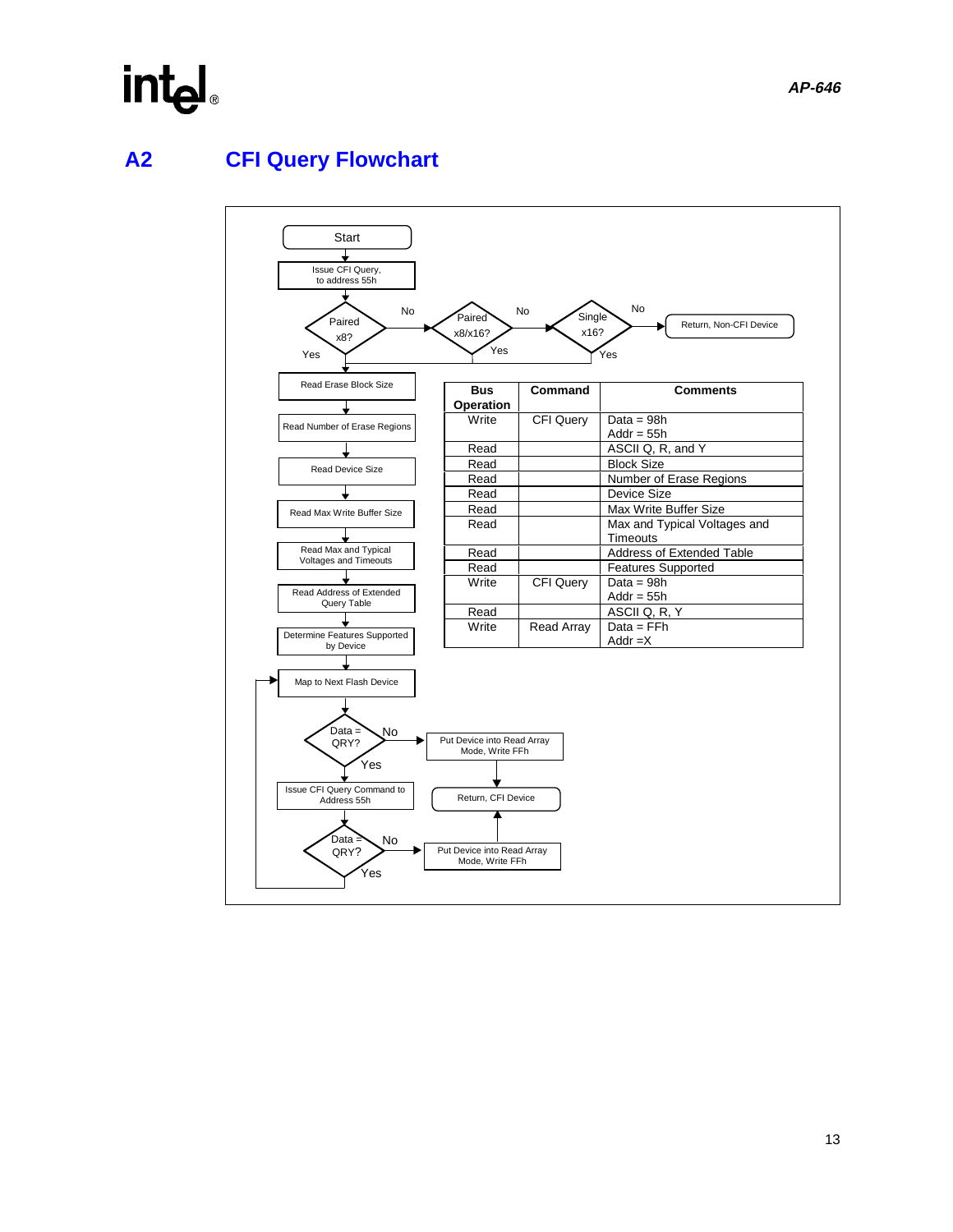

#### <span id="page-17-0"></span>**A3 Read JEDEC ID Flowchart**

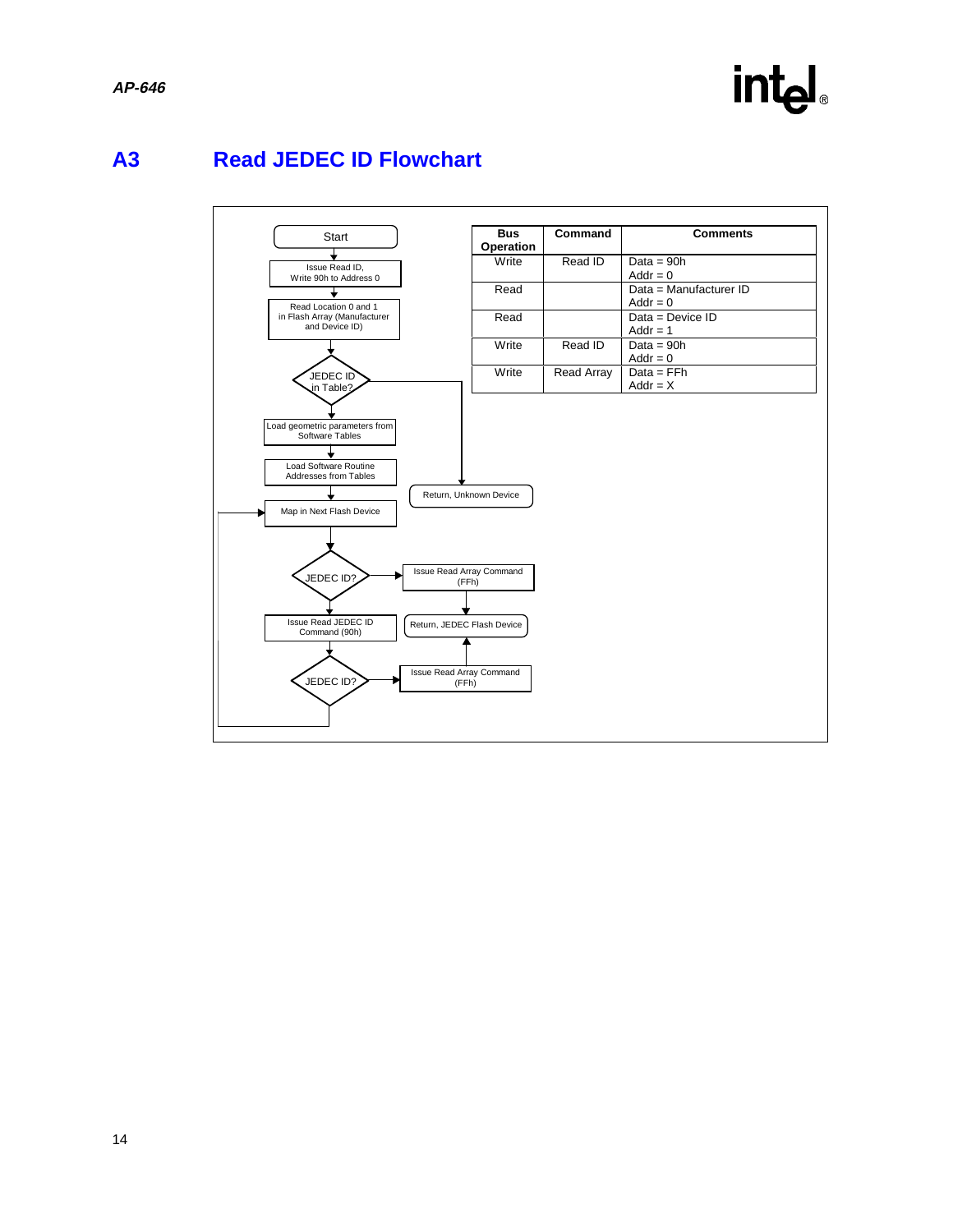### <span id="page-18-0"></span>**Appendix B Basic Command Set**

#### <span id="page-18-1"></span>**B1 Clear Status Register Flowchart**



<span id="page-18-2"></span>**B2 Read Array Flowchart**

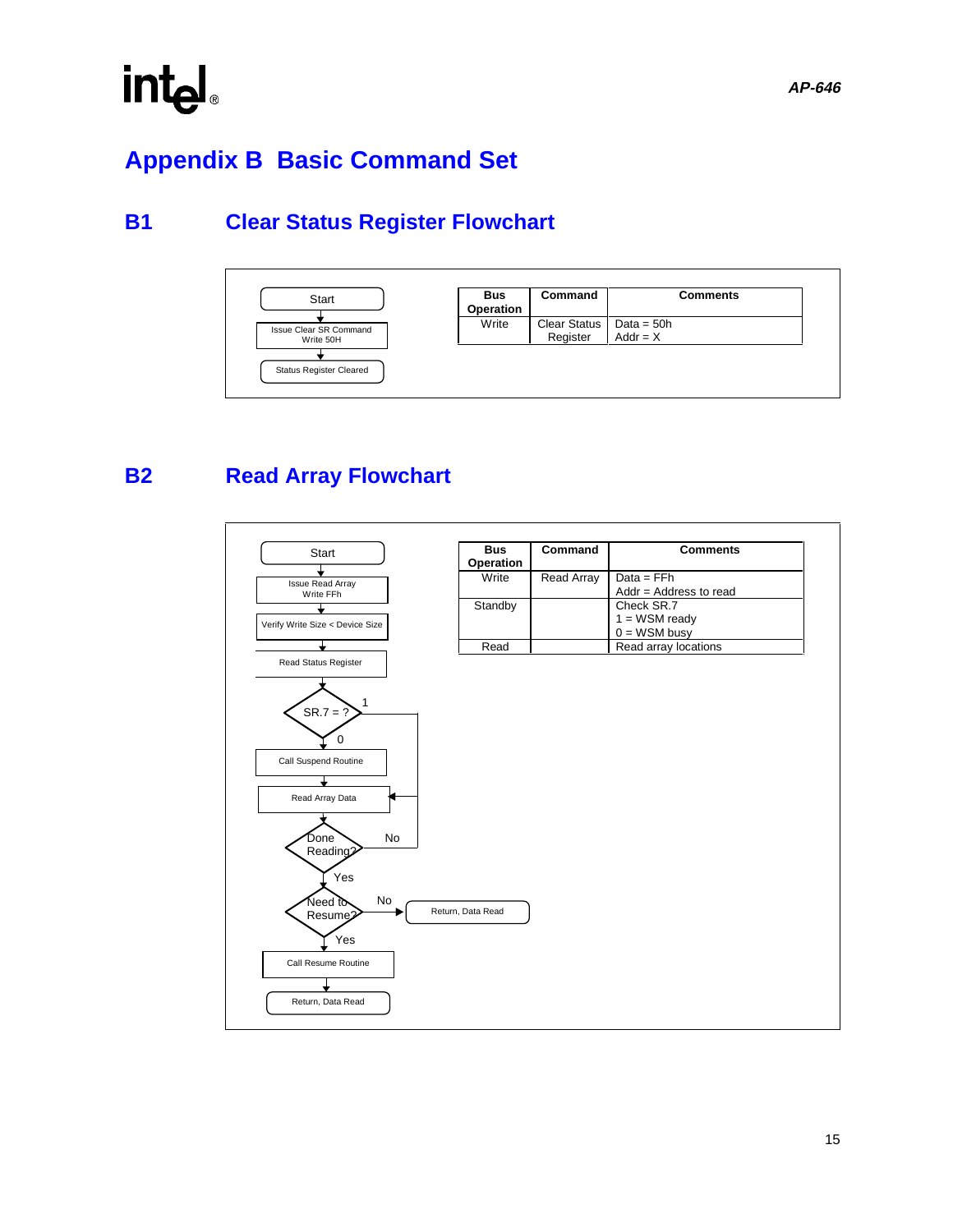

#### <span id="page-19-0"></span>**B3 Block Erase Flowchart**

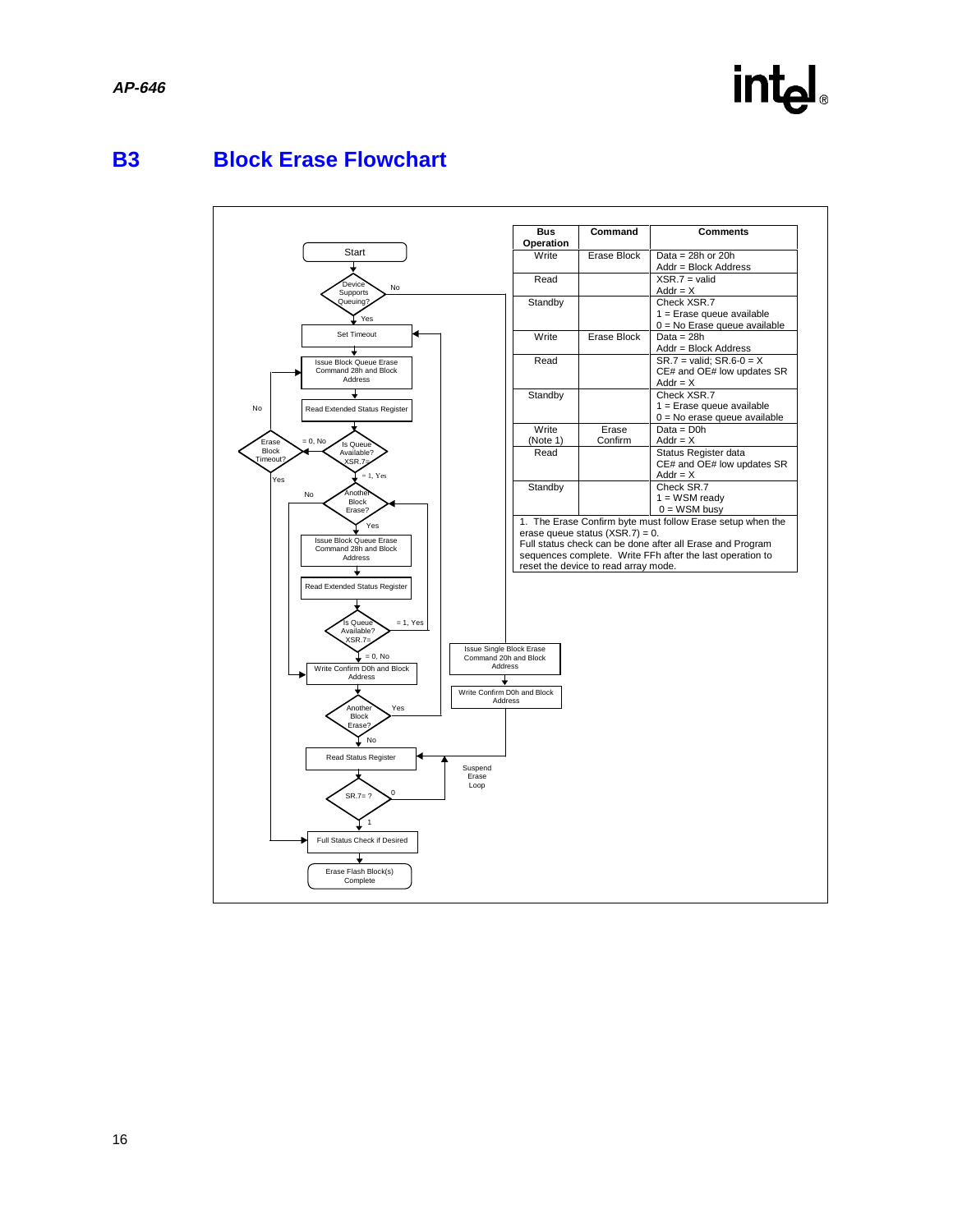#### <span id="page-20-0"></span>**B4 Erase Suspend/Resume Flowchart**



**intel** 

#### <span id="page-20-1"></span>**B5 Single Byte Program (Write) Flowchart**

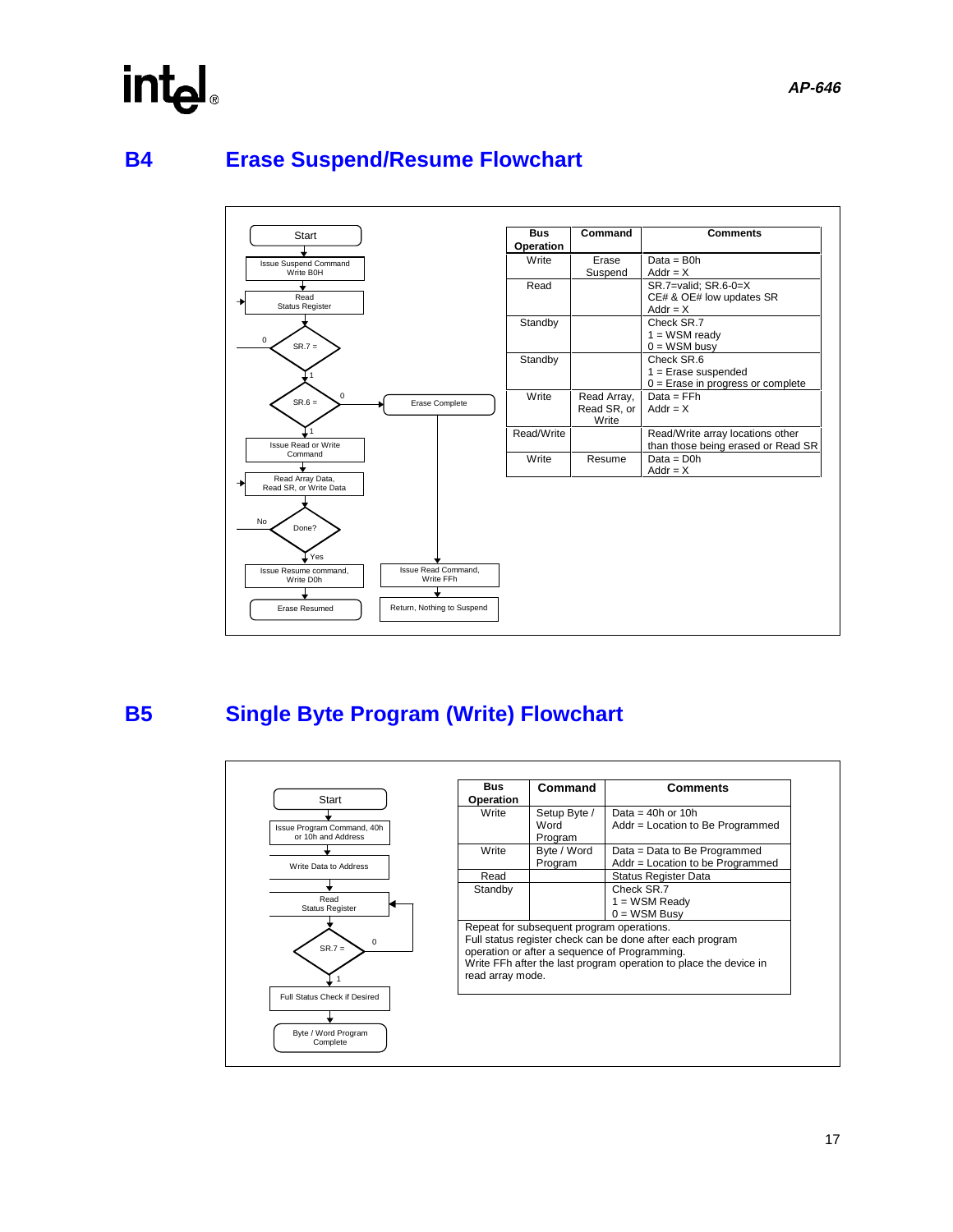#### <span id="page-21-0"></span>**B6 Full Status Check Flowchart**

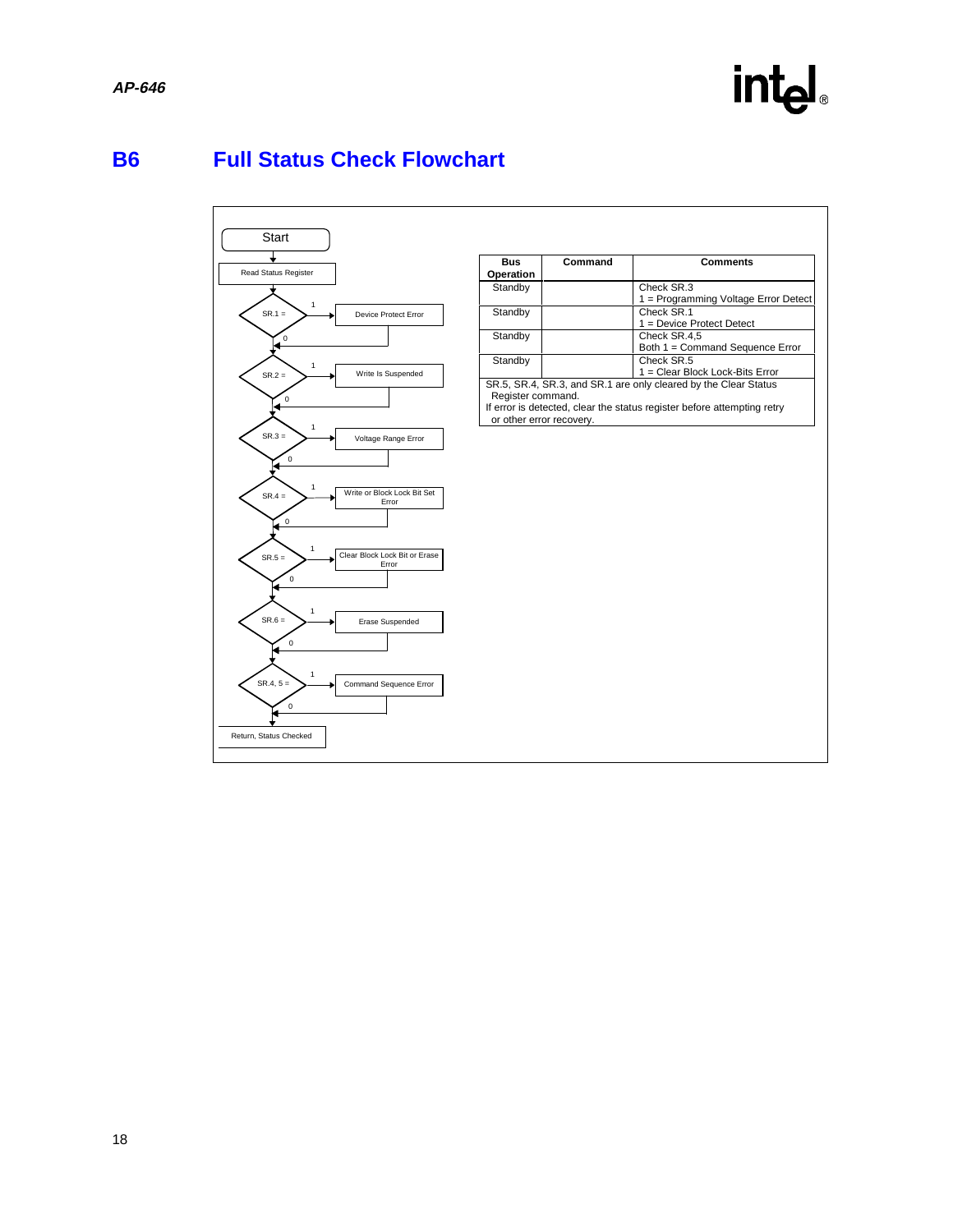### intel

### <span id="page-22-0"></span>**Appendix C Scaleable Command Set**

#### <span id="page-22-1"></span>**C1 Write to Buffer Flowchart**

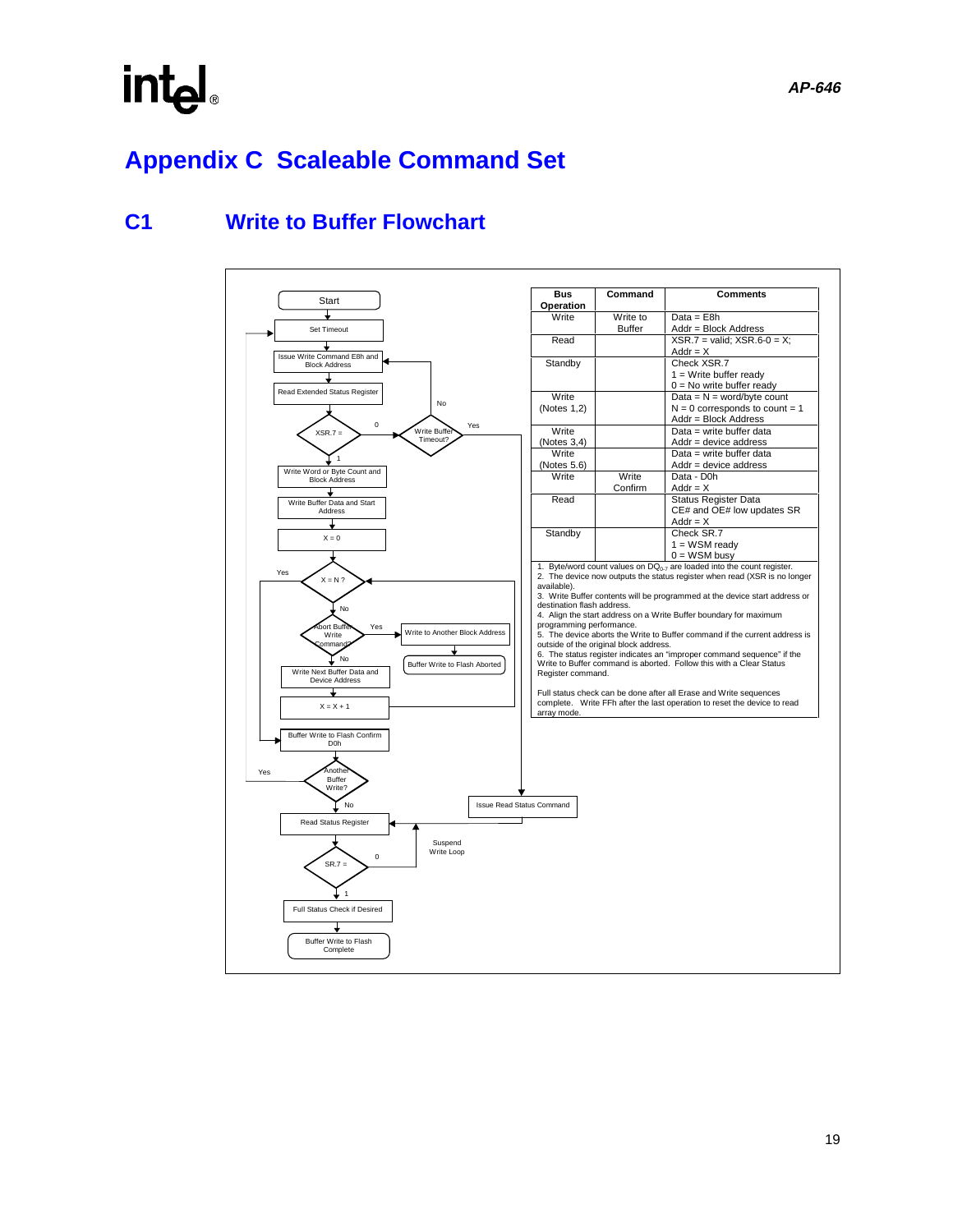

#### <span id="page-23-0"></span>**C2 Program (Write) Suspend/Resume Flowchart**



#### <span id="page-23-1"></span>**C3 Block Lock Bit Set Flowchart**